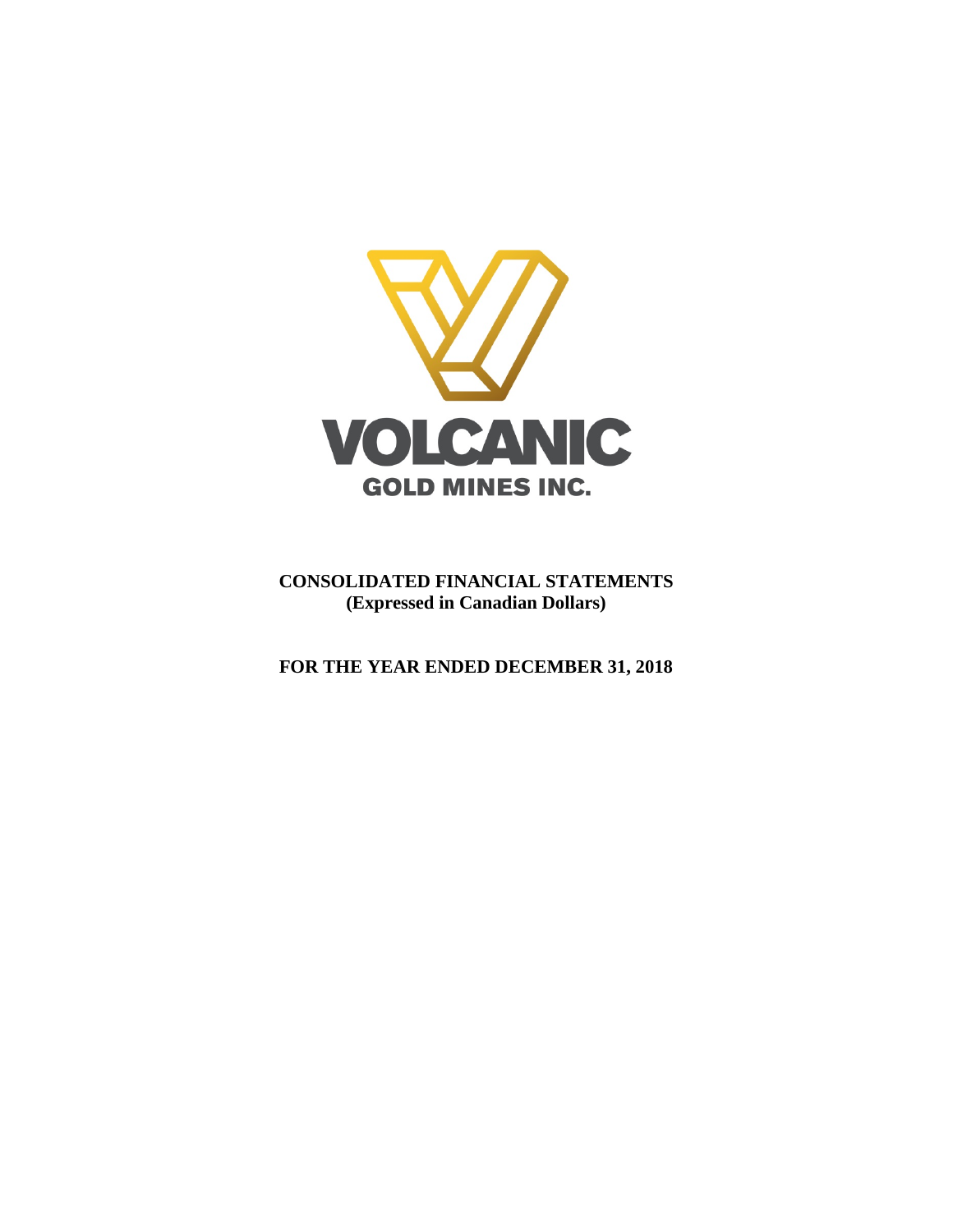# $D_{\text{AVIDSON}} \ \& \ \text{COMPANY LLP} \xrightarrow{\qquad \qquad \text{Charactered Professional Accountants =$

# **INDEPENDENT AUDITOR'S REPORT**

To the Shareholders of Volcanic Gold Mines Inc.

# *Opinion*

We have audited the accompanying consolidated financial statements of Volcanic Gold Mines Inc. (the "Company"), which comprise the consolidated statements of financial position as at December 31, 2018 and 2017, and the consolidated statements of loss and comprehensive loss, cash flows and changes in shareholders' equity (deficiency) for the years then ended, and notes to the consolidated financial statements, including a summary of significant accounting policies.

In our opinion, these consolidated financial statements present fairly, in all material respects, the financial position of Volcanic Gold Mines Inc. as at December 31, 2018 and 2017, and its financial performance and its cash flows for the years then ended in accordance with International Financial Reporting Standards ("IFRS").

# *Basis for Opinion*

We conducted our audits in accordance with Canadian generally accepted auditing standards. Our responsibilities under those standards are further described in the Auditor's Responsibilities for the Audit of the Consolidated Financial Statements section of our report. We are independent of the Company in accordance with the ethical requirements that are relevant to our audit of the consolidated financial statements in Canada, and we have fulfilled our other ethical responsibilities in accordance with these requirements. We believe that the audit evidence we have obtained in our audits is sufficient and appropriate to provide a basis for our opinion.

# *Material Uncertainty Related to Going Concern*

We draw attention to the consolidated financial statements, which indicates that the Company had not yet achieved profitable operations, has accumulated losses of \$15,383,527 since its inception, and expects to incur further losses in the development of its business. As stated in Note 1, these events and conditions indicate that a material uncertainty exists that may cast significant doubt on the Company's ability to continue as a going concern. Our opinion is not modified in respect of this matter.

# *Other Information*

Management is responsible for the other information. The other information obtained at the date of this auditor's report includes Management's Discussion and Analysis.

Our opinion on the consolidated financial statements does not cover the other information and we do not express any form of assurance conclusion thereon.

In connection with our audit of the consolidated financial statements, our responsibility is to read the other information and, in doing so, consider whether the other information is materially inconsistent with the consolidated financial statements or our knowledge obtained in the audit, or otherwise appears to be materially misstated.

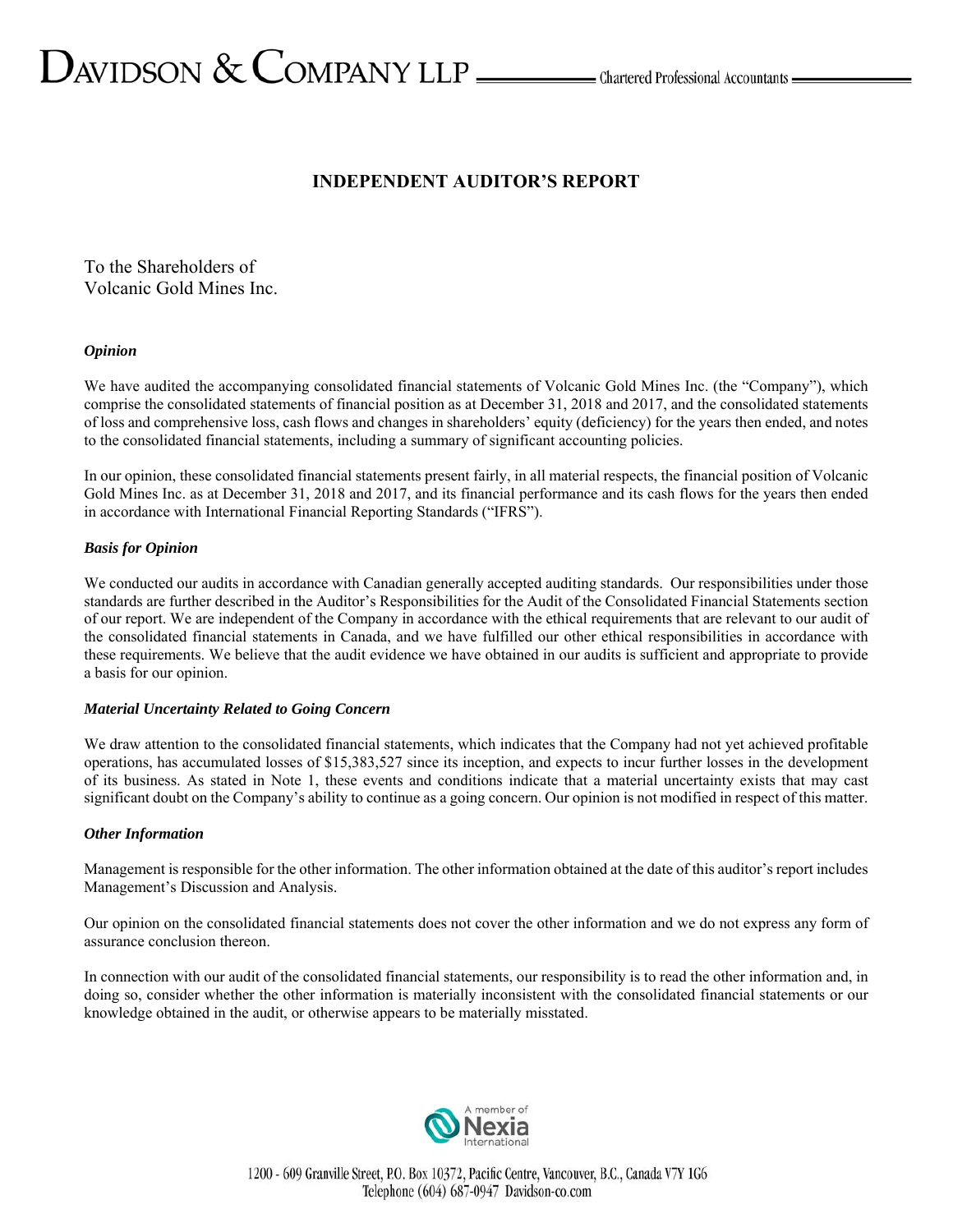We obtained Managements, Discussion and Analysis prior to the date of this auditor's report. If, based on the work we have performed, we conclude that there is a material misstatement of this other information, we are required to report that fact. We have nothing to report in this regard.

# *Responsibilities of Management and Those Charged with Governance for the Consolidated Financial Statements*

Management is responsible for the preparation and fair presentation of the consolidated financial statements in accordance with IFRSs, and for such internal control as management determines is necessary to enable the preparation of consolidated financial statements that are free from material misstatement, whether due to fraud or error.

In preparing the consolidated financial statements, management is responsible for assessing the Company's ability to continue as a going concern, disclosing, as applicable, matters related to going concern and using the going concern basis of accounting unless management either intends to liquidate the Company or to cease operations, or has no realistic alternative but to do so.

Those charged with governance are responsible for overseeing the Company's financial reporting process.

## *Auditor's Responsibilities for the Audit of the Consolidated Financial Statements*

Our objectives are to obtain reasonable assurance about whether the consolidated financial statements as a whole are free from material misstatement, whether due to fraud or error, and to issue an auditor's report that includes our opinion. Reasonable assurance is a high level of assurance, but is not a guarantee that an audit conducted in accordance with Canadian generally accepted auditing standards will always detect a material misstatement when it exists. Misstatements can arise from fraud or error and are considered material if, individually or in the aggregate, they could reasonably be expected to influence the economic decisions of users taken on the basis of these consolidated financial statements.

As part of an audit in accordance with Canadian generally accepted auditing standards, we exercise professional judgment and maintain professional skepticism throughout the audit. We also:

- Identify and assess the risks of material misstatement of the consolidated financial statements, whether due to fraud or error, design and perform audit procedures responsive to those risks, and obtain audit evidence that is sufficient and appropriate to provide a basis for our opinion. The risk of not detecting a material misstatement resulting from fraud is higher than for one resulting from error, as fraud may involve collusion, forgery, intentional omissions, misrepresentations, or the override of internal control.
- Obtain an understanding of internal control relevant to the audit in order to design audit procedures that are appropriate in the circumstances, but not for the purpose of expressing an opinion on the effectiveness of the Company's internal control.
- Evaluate the appropriateness of accounting policies used and the reasonableness of accounting estimates and related disclosures made by management.
- Conclude on the appropriateness of management's use of the going concern basis of accounting and, based on the audit evidence obtained, whether a material uncertainty exists related to events or conditions that may cast significant doubt on the Company's ability to continue as a going concern. If we conclude that a material uncertainty exists, we are required to draw attention in our auditor's report to the related disclosures in the consolidated financial statements or, if such disclosures are inadequate, to modify our opinion. Our conclusions are based on the audit evidence obtained up to the date of our auditor's report. However, future events or conditions may cause the Company to cease to continue as a going concern.
- Evaluate the overall presentation, structure and content of the consolidated financial statements, including the disclosures, and whether the consolidated financial statements represent the underlying transactions and events in a manner that achieves fair presentation.
- Obtain sufficient appropriate audit evidence regarding the financial information of the entities or business activities within the Company to express an opinion on the consolidated financial statements. We are responsible for the direction, supervision and performance of the group audit. We remain solely responsible for our audit opinion.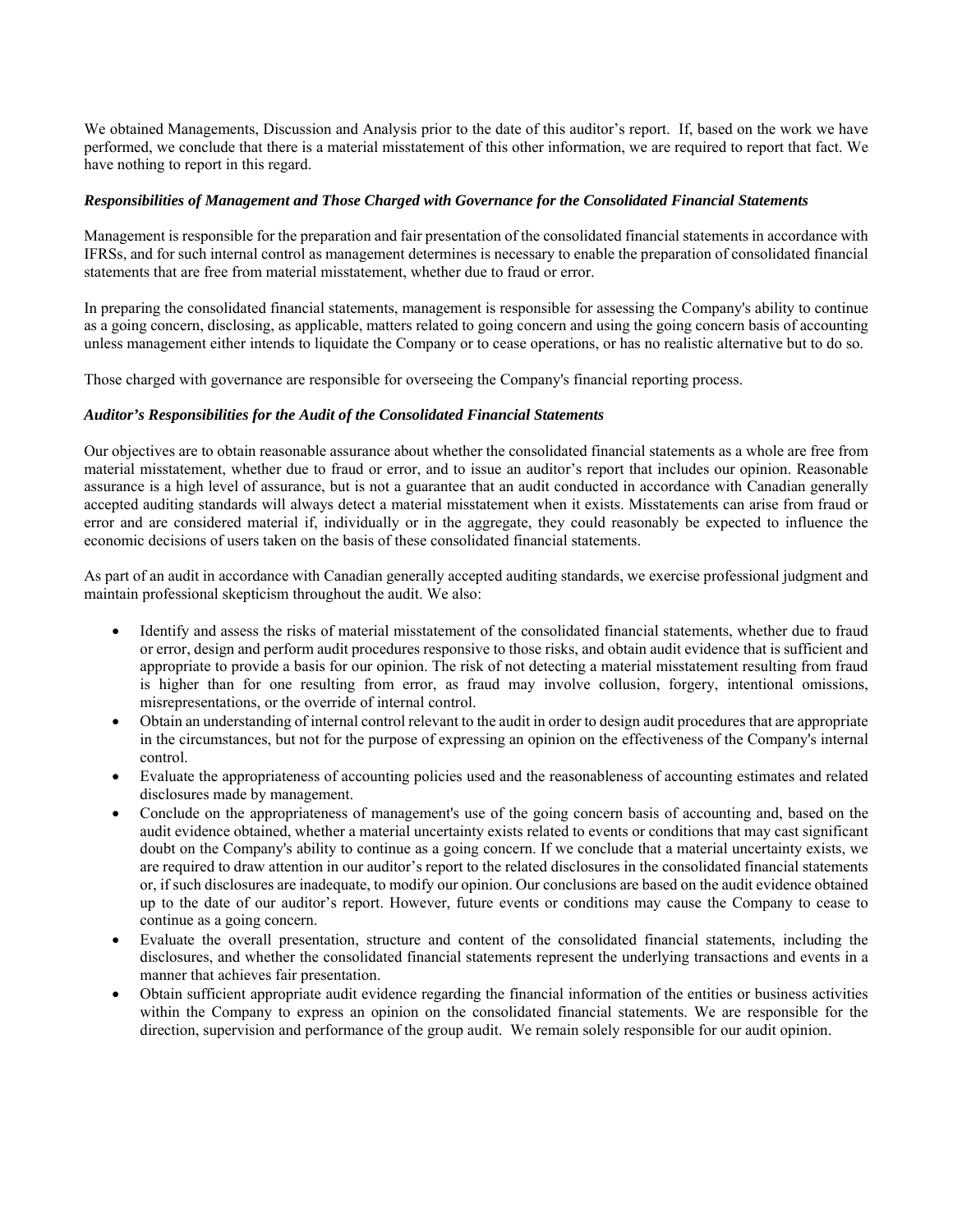We communicate with those charged with governance regarding, among other matters, the planned scope and timing of the audit and significant audit findings, including any significant deficiencies in internal control that we identify during our audit.

We also provide those charged with governance with a statement that we have complied with relevant ethical requirements regarding independence, and to communicate with them all relationships and other matters that may reasonably be thought to bear on our independence, and where applicable, related safeguards.

The engagement partner on the audit resulting in this independent auditor's report is Peter Maloff.

# **"DAVIDSON & COMPANY LLP"**

Vancouver, Canada Chartered Professional Accountants

April 23, 2019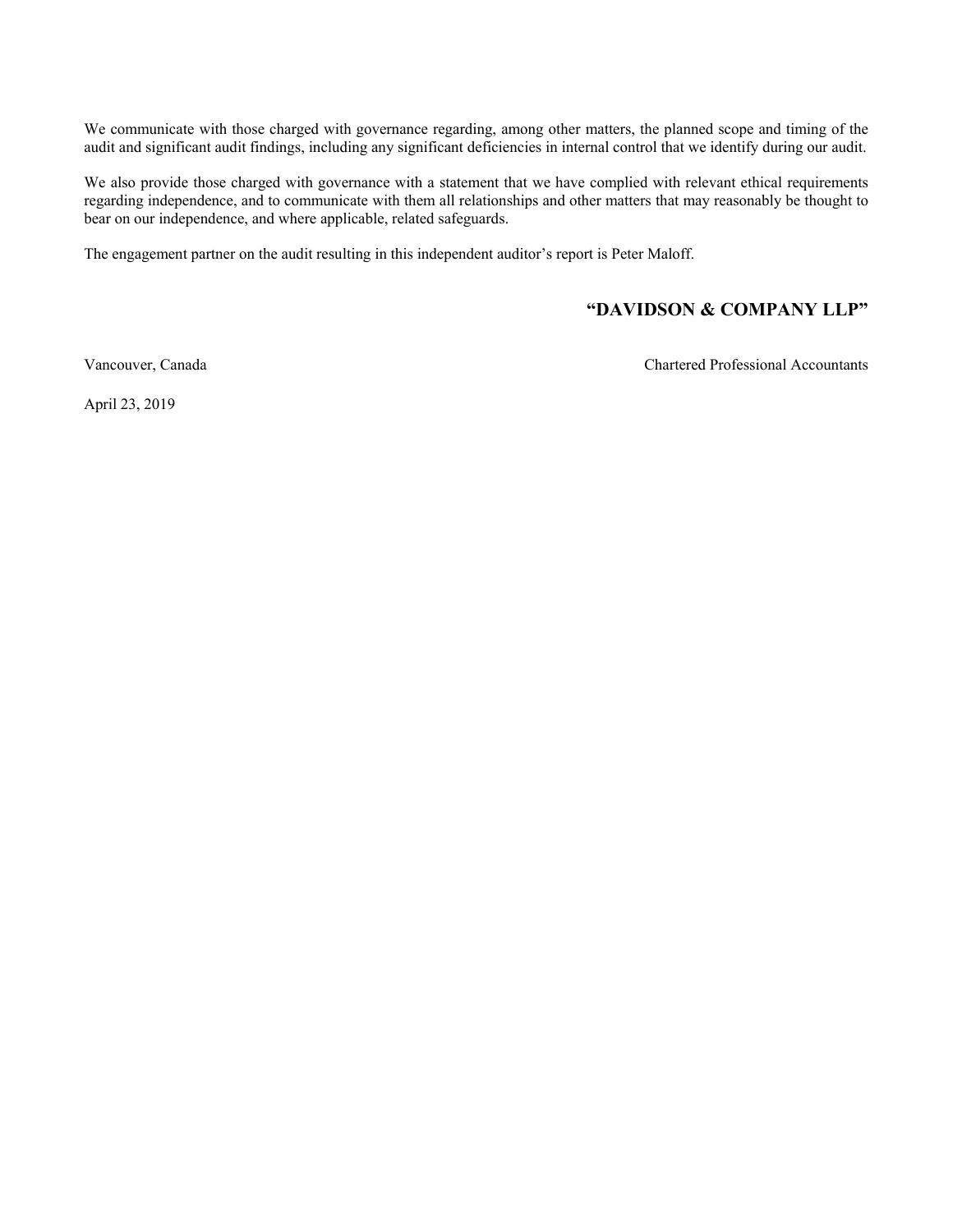# **VOLCANIC GOLD MINES INC.** CONSOLIDATED STATEMENTS OF FINANCIAL POSITION As at December 31, 2018 and 2017 (Expressed in Canadian Dollars)

|                                                               | 2018                        | 2017            |
|---------------------------------------------------------------|-----------------------------|-----------------|
| <b>ASSETS</b>                                                 |                             |                 |
| <b>Current</b>                                                |                             |                 |
| Cash                                                          | \$<br>82,675                | \$<br>1,155,116 |
| Receivables                                                   | 12,416                      | 9,858           |
| Prepaid expenses and deposits                                 | 5,115                       | 66,693          |
| Total current assets                                          | 100,206                     | 1,231,667       |
| Non-current                                                   |                             |                 |
| Long-term deposits (Note 9)                                   | 61,000                      | 61,000          |
| Property and equipment (Note 5)                               | 6,353                       | 17,375          |
| Deferred acquisition costs (Note 7)                           |                             | 43,569          |
| Mineral properties (Note 7)                                   |                             | 2,605,605       |
| Total non-current assets                                      | 67,353                      | 2,727,549       |
|                                                               | \$<br>167,559               | \$<br>3,959,216 |
| LIABILITIES AND SHAREHOLDERS' EQUITY (DEFICIENCY)             |                             |                 |
| <b>Current</b>                                                |                             |                 |
| Accounts payable and accrued liabilities (Note 9)             | \$<br>392,423               | \$<br>182,991   |
| <b>Total liabilities</b>                                      | 392,423                     | 182,991         |
|                                                               |                             |                 |
| Shareholders' equity (deficiency)                             |                             |                 |
| Share capital (Note 10)                                       | 13,191,847                  | 13,191,847      |
| Other equity reserves (Note 10)<br>Deficit                    | 2,143,227<br>(15, 383, 527) | 2,143,227       |
|                                                               |                             | (12,049,692)    |
| Equity (deficiency) attributed to shareholders of the Company | (48, 453)                   | 3,285,382       |
| Non-controlling interest (Note 6)                             | (176, 411)                  | 490,843         |
| Total shareholders' equity (deficiency)                       | (224, 864)                  | 3,776,225       |
|                                                               | \$<br>167,559               | \$<br>3,959,216 |

# **Nature and continuance of operations** (Note 1) **Subsequent events** (Note 17)

# Approved and authorized by the Board on April 23, 2019.

| <i>"Jeremy Crozier"</i> | Director | "Simon Ridgway" | Director |
|-------------------------|----------|-----------------|----------|
| Jeremy Crozier          |          | Simon Ridgway   |          |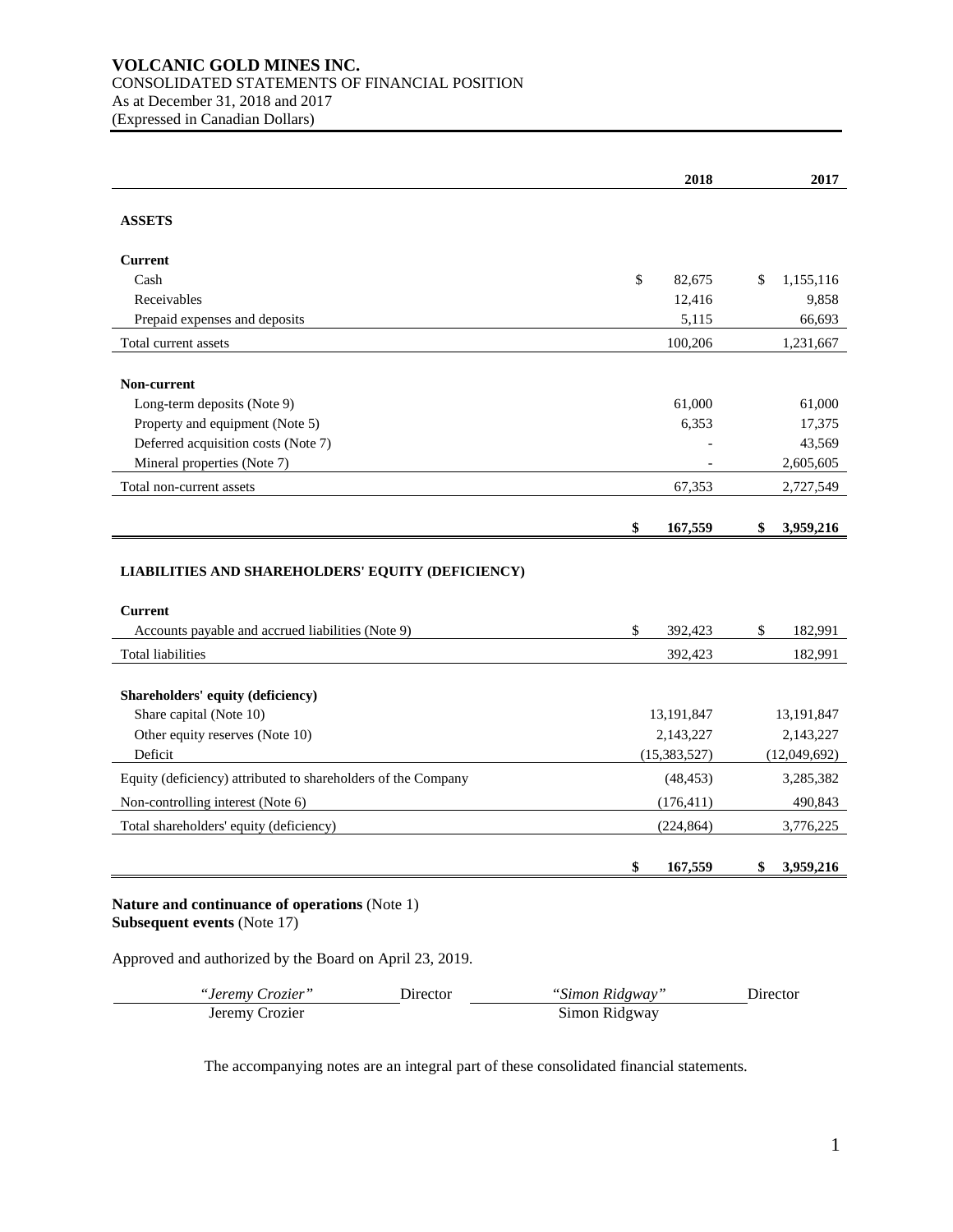# **VOLCANIC GOLD MINES INC.** CONSOLIDATED STATEMENTS OF LOSS AND COMPREHENSIVE LOSS For the years ended December 31, 2018 and 2017 (Expressed in Canadian Dollars)

|                                                                                               | 2018              | 2017              |
|-----------------------------------------------------------------------------------------------|-------------------|-------------------|
| <b>Exploration expenditures</b> (Note 8)                                                      | \$<br>631,952     | \$<br>2,825,047   |
| General and administrative expenses                                                           |                   |                   |
| Consulting and management fees (Note 9)                                                       | 133,200           | 241,641           |
| Depreciation (Note 5)                                                                         | 13,612            | 1,975             |
| Investor relations (Note 9)                                                                   | 153,152           | 546,650           |
| Office and administration (Note 9)                                                            | 106,506           | 104,867           |
| Professional fees (Note 9)                                                                    | 63,201            | 71,525            |
| Regulatory and filing fees (Note 9)                                                           | 13,450            | 23,027            |
| Salaries and benefits (Note 9)                                                                | 91,495            | 89,560            |
| Share-based payments (Notes 9 and 11)                                                         |                   | 1,830,353         |
| Travel (Note 9)                                                                               | 72,674            | 155,684           |
|                                                                                               | 647,290           | 3,065,282         |
| Loss before other items                                                                       | (1,279,242)       | (5,890,329)       |
| <b>Other items</b>                                                                            |                   |                   |
| Foreign exchange gain (loss)                                                                  | (6,745)           | 17,078            |
| Recovery on write-off of accounts payable (Note 9)                                            |                   | 49,750            |
| Write-off of mineral property costs (Note 7)                                                  | (2,671,533)       |                   |
| Write-off of deferred acquisition costs (Note 7)                                              | (43,569)          | (693, 337)        |
| Loss and comprehensive loss for the year                                                      | \$<br>(4,001,089) | \$<br>(6,516,838) |
| Loss and comprehensive loss attributable to:<br>Equity shareholders of the Company            | \$<br>(3,333,835) | \$<br>(6,403,352) |
| Non-controlling interest (Note 6)                                                             | (667, 254)        | (113, 486)        |
|                                                                                               | \$<br>(4,001,089) | \$<br>(6,516,838) |
| Basic and diluted loss per common share attributable to equity shareholders of the<br>Company | \$<br>(0.51)      | \$<br>(1.05)      |
| Weighted average number of common shares outstanding                                          | 6,555,219         | 6,097,262         |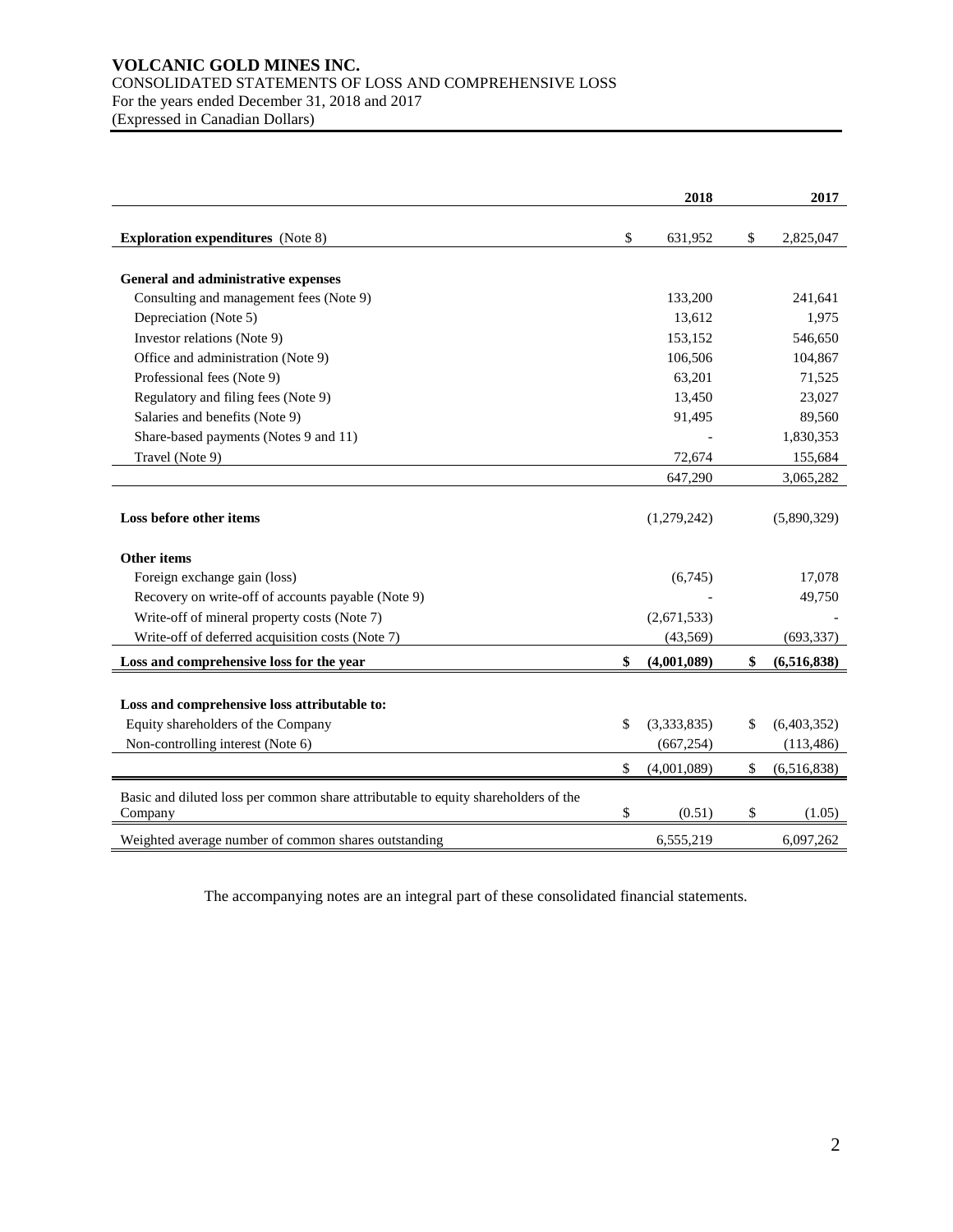# **VOLCANIC GOLD MINES INC.** CONSOLIDATED STATEMENTS OF CASH FLOWS For the years ended December 31, 2018 and 2017

(Expressed in Canadian Dollars)

|                                             | 2018              | 2017              |
|---------------------------------------------|-------------------|-------------------|
| <b>CASH FLOWS FROM OPERATING ACTIVITIES</b> |                   |                   |
| Loss for the year                           | \$<br>(4,001,089) | \$<br>(6,516,838) |
| Items not affecting cash:                   |                   |                   |
| Recovery on write-off of accounts payable   |                   | (49,750)          |
| Write-off of mineral property costs         | 2,671,533         |                   |
| Write-off of deferred acquisition costs     | 43,569            | 693,337           |
| Depreciation                                | 13,612            | 1,975             |
| Share-based payments                        |                   | 1,830,353         |
| Non-cash working capital item changes:      |                   |                   |
| Amounts receivable                          | (2,558)           | (2,885)           |
| Prepaid expenses and deposits               | 61,578            | (66, 693)         |
| Long-term deposits                          |                   | (61,000)          |
| Accounts payable and accrued liabilities    | 209,432           | (78, 683)         |
| Net cash used in operating activities       | (1,003,923)       | (4,250,184)       |
| <b>FINANCING ACTIVITIES</b>                 |                   |                   |
| Net proceeds from issuance of common shares |                   | 6,119,058         |
| Share issuance costs                        |                   | (236, 831)        |
| Net cash provided by financing activities   |                   | 5,882,227         |
| <b>INVESTING ACTIVITIES</b>                 |                   |                   |
| Purchase of property and equipment          | (2,590)           | (19,350)          |
| Deferred acquisition costs                  |                   | (736,906)         |
| Mineral property acquisitions               | (65, 928)         | (193, 417)        |
| Net cash used in investing activities       | (68, 518)         |                   |
|                                             |                   | (949, 673)        |
| Change in cash for the year                 | (1,072,441)       | 682,370           |
| Cash, beginning of year                     | 1,155,116         | 472,746           |
| Cash, end of year                           | \$<br>82,675      | \$<br>1,155,116   |

Supplemental cash flow information (Note 16)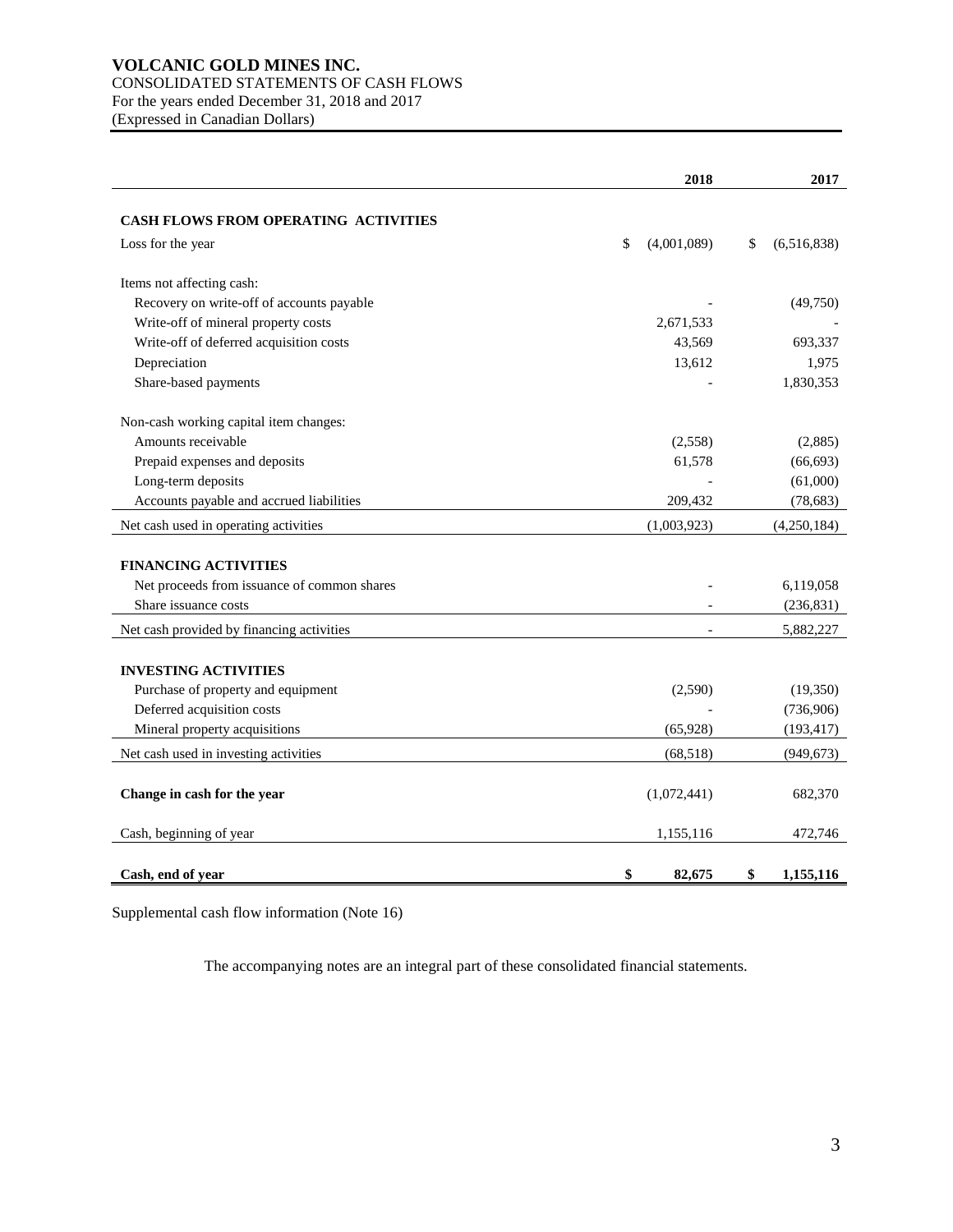# **VOLCANIC GOLD MINES INC.**  CONSOLIDATED STATEMENTS OF CHANGES IN SHAREHOLDERS' EQUITY (DEFICIENCY) For the years ended December 31, 2018 and 2017 (Expressed in Canadian Dollars)

**Equity (deficiency) attributed to shareholders of the Company Number Amount subscriptions Share Warrants reserve Sharebased payment reserve Deficit Total equity (deficiency) attributed to shareholders Noncontrolling interest Total** Balance, December 31, 2016 2,089,895 \$5,408,551 \$ 301,567 \$ - \$ 104,517 \$(5,646,340) \$ 168,295 \$ - \$ 168,295 Loss for the year - - - - - (6,403,352) (6,403,352) (113,486) (6,516,838) Shares issued for mineral property acquisition 538,053 1,807,859 - - - - 1,807,859 - 1,807,859 Shares issued for private placement 2,738,095 6,000,000 (301,567) - - - 5,698,433 - 5,698,433 Shares issued for finders' fees 34,533 55,599 - - - - 55,599 - 55,599 Share issuance costs - (500,787) - 208,357 - (292,430) - (292,430) - (292,430) Warrants exercised 1,154,643 420,625 - - - - - - - 420,625 - 420,625 Share-based payments 1,830,353 - 1,830,353 - 1,830,353 - 1,830,353 Acquired in an asset acquisition - - - - - - - 604,329 604,329 Balance, December 31, 2017 6,555,219 13,191,847 - 208,357 1,934,870 (12,049,692) 3,285,382 490,843 3,776,225 Loss for the year - - - - - (3,333,835) (3,333,835) (667,254) (4,001,089) **Balance, December 31, 2018 6,555,219 \$ 13,191,847 \$ - \$ 208,357 \$ 1,934,870 \$ (15,383,527) \$ (48,453) \$ (176,411) \$ (224,864)**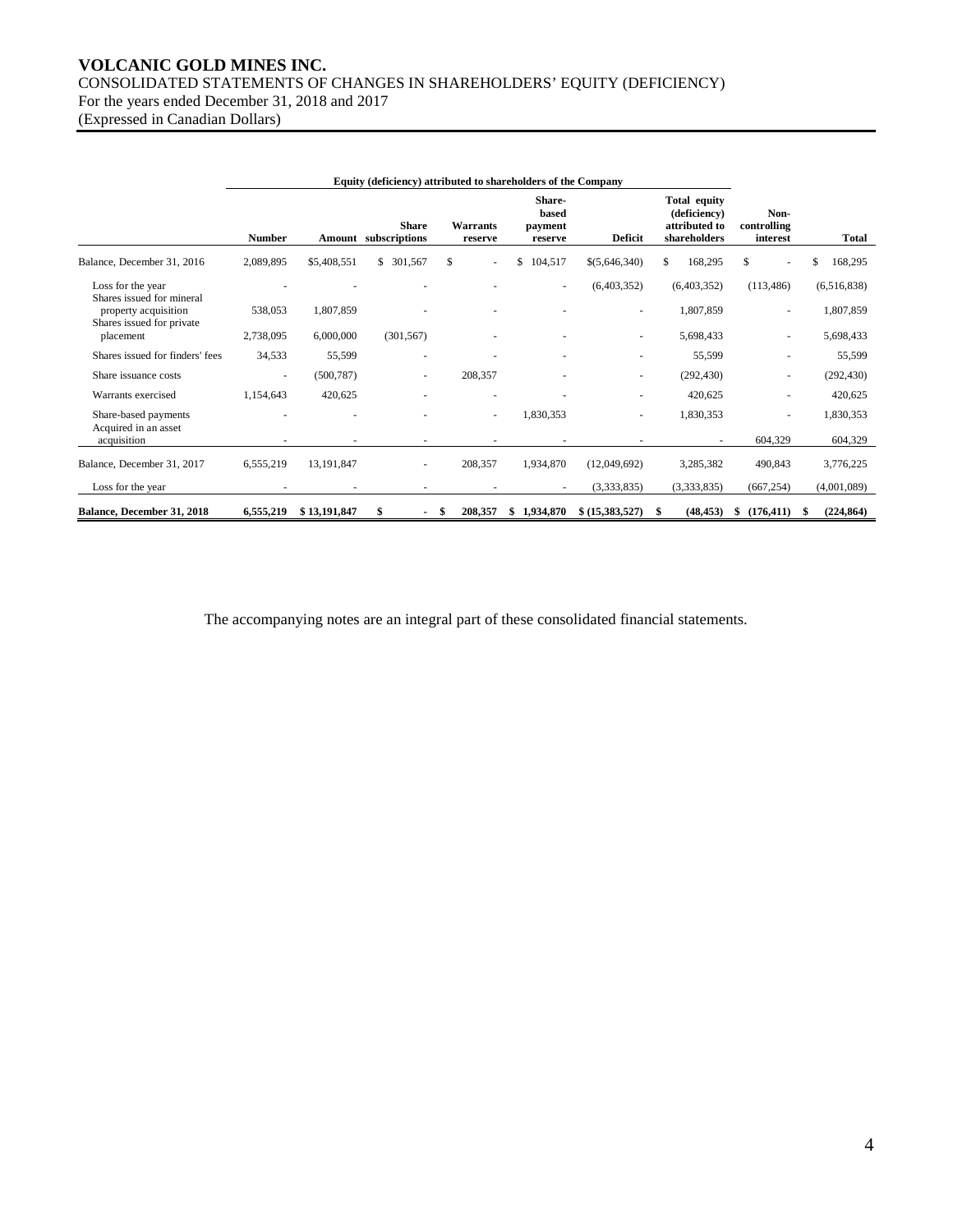# **1. NATURE AND CONTINUANCE OF OPERATIONS**

Volcanic Gold Mines Inc. is a publicly traded company incorporated under the British Columbia Corporations Act on April 25, 2007. The Company together with its subsidiaries (collectively referred to as the "Company") is principally engaged in acquisition and exploration of resource properties. The Company currently trades under the symbol "VG" on the TSX Venture Exchange.

The head office, principal address and records office of the Company are located at 200 Burrard Street, Suite 650, Vancouver, British Columbia, V6C 3L6, Canada.

These consolidated financial statements have been prepared on a going concern basis, which assumes that the Company will be able to meet its obligations and continue its operations for its next fiscal year. Realization values may be substantially different from carrying values as shown and these consolidated financial statements do not give effect to adjustments that would be necessary to the carrying values and classification of assets and liabilities should the Company be unable to continue as a going concern. Such adjustments could be material. At December 31, 2018, the Company had not yet achieved profitable operations, has accumulated losses of \$15,383,527 since its inception, and expects to incur further losses in the development of its business. This material uncertainty may cast significant doubt about the Company's ability to continue as a going concern. The Company's ability to continue as a going concern is dependent upon its ability to generate future profitable operations and/or obtain the necessary financing to meet its obligations and repay its liabilities arising from normal business operations when they come due.

Subsequent to the year ended December 31, 2018, the Company completed a consolidation of the issued shares, warrants and stock options outstanding at April 8, 2019 on a one new for seven old basis. As a result, the Company's issued shares as at December 31, 2018 were reduced to 6,555,219. All references to common shares, warrants, stock options, and per share amounts in these consolidated financial statements have been updated to reflect the share consolidation.

# **2. BASIS OF PREPARATION**

#### **Statement of Compliance**

These consolidated financial statements, including comparatives have been prepared using accounting policies consistent with International Financial Reporting Standards ("IFRS") as issued by the International Accounting Standards Board ("IASB") and interpretations issued by the International Financial Reporting Interpretations Committee ("IFRIC").

#### **Basis of Measurement**

These consolidated financial statements have been prepared on the historical cost basis except for certain financial instruments, which are measured at fair value. In addition, these consolidated financial statements have been prepared using the accrual basis of accounting, except for cash flow information.

The consolidated financial statements are presented in Canadian dollars ("CAD").

The preparation of consolidated financial statements in compliance with IFRS requires management to make certain critical accounting estimates. It also requires management to exercise judgment in applying the Company's accounting policies. The areas involving a higher degree of judgment of complexity, or areas where assumptions and estimates are significant to the consolidated financial statements are disclosed in Note 4.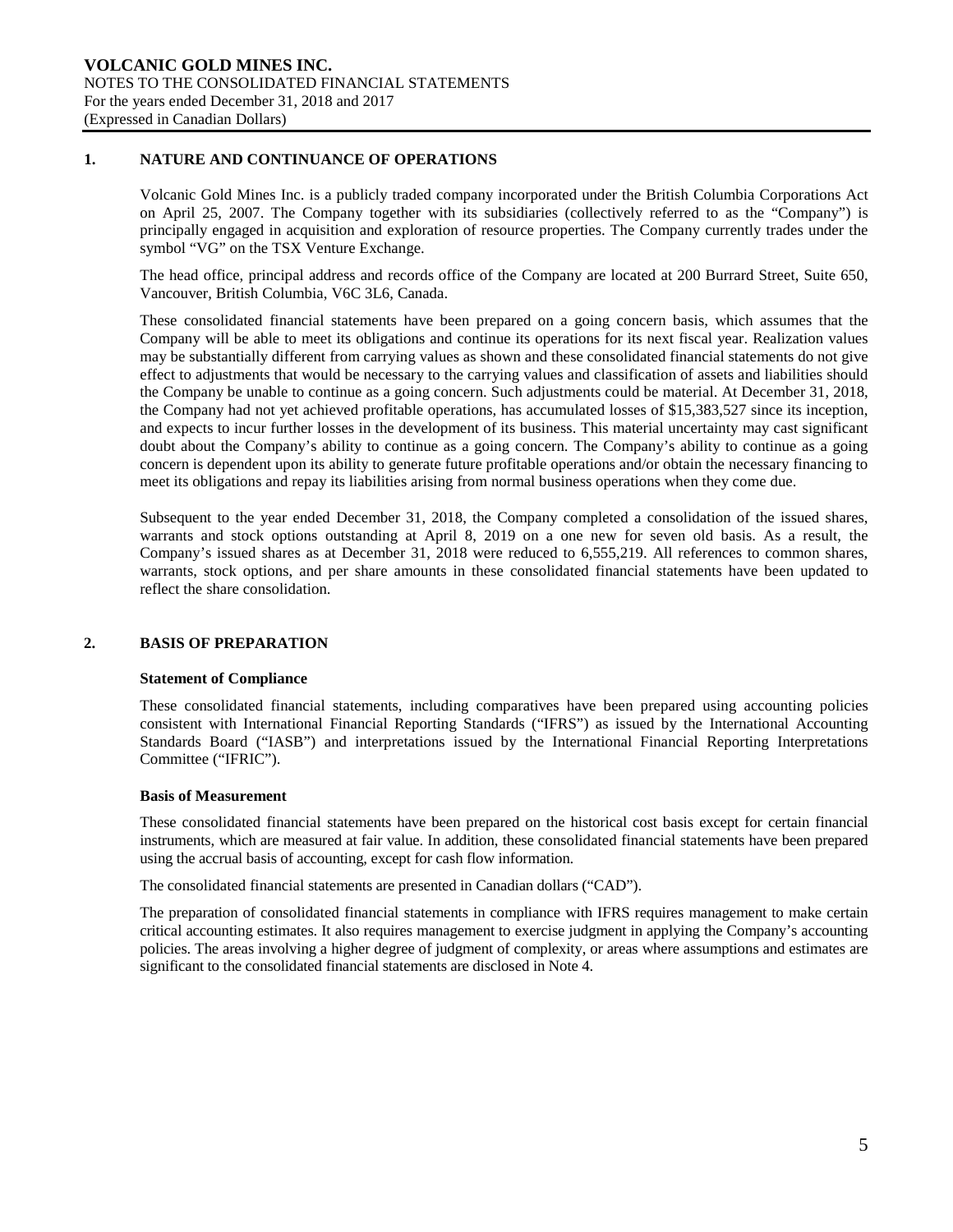# **3. SIGNIFICANT ACCOUNTING POLICIES**

#### **Basis of Consolidation**

These consolidated financial statements include the accounts of the Company and its subsidiaries. A subsidiary is an entity in which the Company has control, directly or indirectly, where control is defined as the power to govern the financial and operating policies of an enterprise so as to obtain benefits from its activities. All material intercompany transactions and balances have been eliminated on consolidation.

Details of the Company's principal subsidiaries as at December 31, 2018 are as follows:

|                                                                        |                                                  | Ownership     |                                    |
|------------------------------------------------------------------------|--------------------------------------------------|---------------|------------------------------------|
| <b>Name</b>                                                            | <b>Place of incorporation</b>                    | $\frac{0}{0}$ | <b>Principal activity</b>          |
| Sovereign Mines of Africa Limited<br>Sovereign Mines of Guinea Limited | British Virgin Islands<br>British Virgin Islands | 100%<br>75%   | Holding company<br>Holding company |
| Guiord SA                                                              | Republic of Guinea                               | 75%           | Exploration company                |

## **Foreign Currency Translation**

The functional currency is the currency of the primary economic environment in which the entity operations and has been determined for each entity within the Company. The functional currency for all entities within the corporate group is the Canadian dollar. The functional currency determinations were conducted through an analysis of the consideration factors identified in International Accounting Standards ("IAS") 21, *The Effects of Changes in Foreign Exchange Rates*.

Transactions in currencies other than the Canadian dollar are recorded at exchange rates prevailing on the dates of the transactions. At the end of each reporting period, the monetary assets and liabilities of the Company that are denominated in foreign currencies are translated at the rate of exchange at the statement of financial position date while non-monetary assets and liabilities are translated at historical rates. Revenues and expenses are translated at the exchange rates approximating those in effect on the date of the transactions. Exchange gains and losses arising on translation are included in the statement of loss and comprehensive loss.

#### **Loss Per Share**

The Company presents basic loss per share for its common shares, calculated by dividing the loss attributable to common shareholders of the Company by the weighted average number of common shares outstanding during the period. Diluted loss per share is calculated by adjusting the weighted average number of common shares outstanding for dilutive instruments. The number of shares included with respect to options, warrants, and similar instruments is computed using the treasury stock method. Diluted loss per share does not adjust the loss attributable to common shareholders or the weighted average number of common shares outstanding when the effect is anti-dilutive.

#### **Exploration and Evaluation - Mineral Properties**

Pre-exploration costs are expensed as incurred. Costs related to the acquisition of mineral properties are capitalized by property, and costs related to the exploration and evaluation of mineral properties are expensed as incurred, until the property reaches development stage. If commercially profitable ore reserves are developed, capitalized costs of the related property are reclassified as mining assets and amortized using the unit of production method. If, after management review, it is determined that capitalized acquisition costs are not recoverable over the estimated economic life of the property, or the property is abandoned, or management deems there to be an impairment in value, the property is written down to its net realizable value.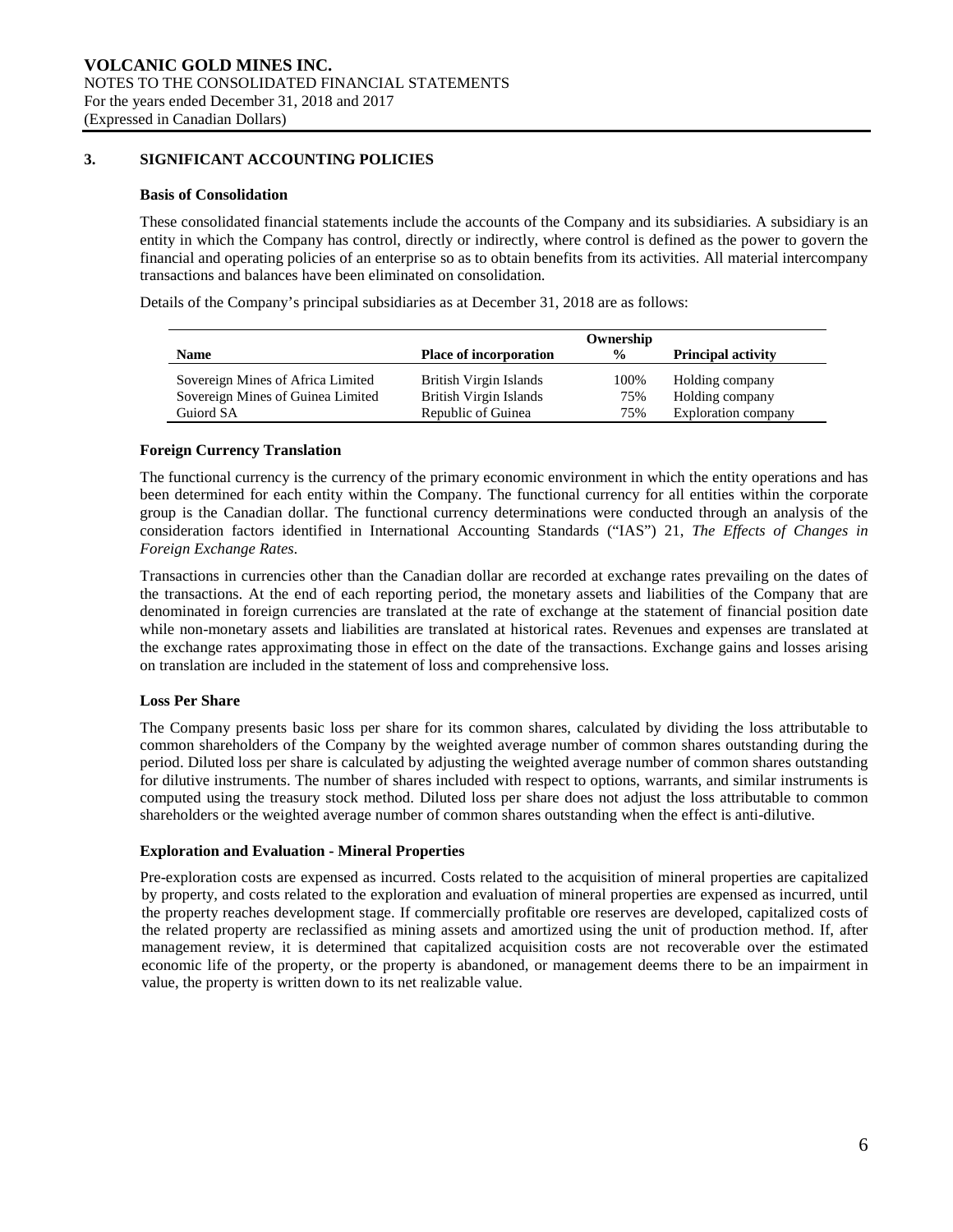## **Exploration and Evaluation - Mineral Properties** (cont'd...)

Where the Company has entered into option agreements to acquire interests in mineral properties that provide for periodic payments or periodic share issuances, amounts unpaid and unissued are not recorded as liabilities since they are payable and issuable entirely at the Company's option. Option payments are recorded as mineral property costs when the payments are made and the share issuances are recorded as mineral property costs using the fair market value of the Company's common shares at the earlier of the date the counterparty's performance is complete or the share issuance date.

Any option payments received by the Company from third parties or tax credits refunded to the Company are credited to the capitalized cost of the mineral property. If payments received exceed the capitalized cost of the mineral property, the excess is recognized as income in the year received. The amounts shown for mineral properties do not necessarily represent present or future values. Their recoverability is dependent upon the discovery of economically recoverable reserves, the ability of the Company to obtain the necessary financing to complete the development, and future profitable production or proceeds from the disposition thereof.

## **Impairment**

At the end of each reporting period, the Company's assets are reviewed to determine whether there is any indication that those assets may be impaired. If such indication exists, the recoverable amount of the asset is estimated in order to determine the extent of the impairment, if any. The recoverable amount is the higher of fair value less costs to sell and value in use. Fair value is determined as the amount that would be obtained from the sale of the asset in an arm's length transaction between knowledgeable and willing parties. In assessing value in use, the estimated future cash flows are discounted to their present value using a pre-tax discount rate that reflects current market assessments of the time value of money and the risks specific to the asset. If the recoverable amount of an asset is estimated to be less than its carrying amount, the carrying amount of the asset is reduced to its recoverable amount and the impairment loss is recognized in the profit or loss for the period. For an asset that does not generate largely independent cash inflows, the recoverable amount is determined for the cash generating unit to which the asset belongs.

Where an impairment loss subsequently reverses, the carrying amount of the asset (or cash-generating unit) is increased to the revised estimate of its recoverable amount, but to an amount that does not exceed the carrying amount that would have been determined had no impairment loss been recognized for the asset (or cash-generating unit) in prior years. A reversal of an impairment loss is recognized immediately in profit or loss.

#### **Decommissioning Provision**

The Company recognizes liabilities for statutory, contractual, constructive or legal obligations associated with the retirement of mineral properties, oil and gas interests, and equipment, when those obligations result from the acquisition, construction, development or normal operation of the assets. The net present value of future rehabilitation cost estimates arising from the decommissioning of plant and other site preparation work is capitalized to the related assets along with a corresponding increase in the rehabilitation provision in the period incurred. Discount rates using a pre-tax rate that reflect the time value of money are used to calculate the net present value. The rehabilitation asset is depreciated on the same basis as the related asset.

The Company's estimates of reclamation costs could change as a result of changes in regulatory requirements, discount rates and assumptions regarding the amount and timing of the future expenditures. These changes are recorded directly to the related assets with a corresponding entry to the rehabilitation provision. The Company's estimates are reviewed annually for changes in regulatory requirements, discount rates, effects of inflation and changes in estimates.

Changes in the net present value, excluding changes in the Company's estimates of reclamation costs, are charged to profit and loss for the period.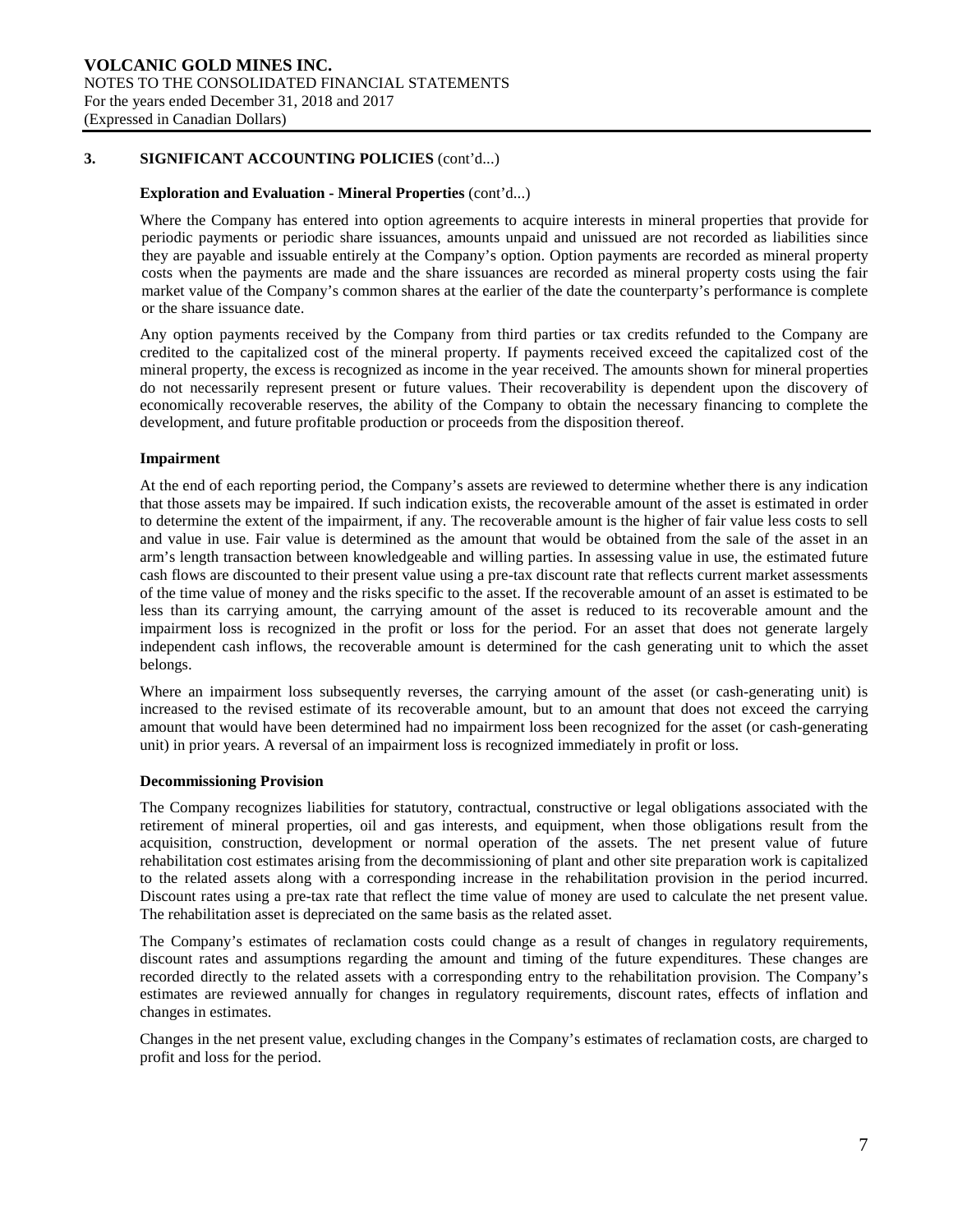## **Share Capital**

Equity instruments are contracts that give a residual interest in the net assets of the Company. Financial instruments issued by the Company are classified as equity only to the extent that they do not meet the definition of a financial liability or financial asset. The Company's common shares, share warrants and options are classified as equity instruments.

Incremental costs directly attributable to the issue of new shares or options are shown in equity as a deduction, net of tax, from the proceeds.

Warrants issued by the Company typically accompany an issuance of shares in the Company (a "Unit"), and entitle the warrant holder to exercise the warrants for a stated price and a stated number of common shares in the Company. The value of the warrant components is measured using the residual value approach.

#### **Share-based Payments**

The Company grants stock options to acquire common shares of the Company to directors, officers, employees and consultants. An individual is classified as an employee when the individual is an employee for legal or tax purposes, or provides services similar to those performed by an employee.

The fair value of stock options is measured on the date of grant, using the Black-Scholes option pricing model, and is recognized over the vesting period. On the exercise of stock options, the applicable amounts of reserves are transferred to share capital and consideration paid for the shares on the exercise of stock options is credited to share capital.

In situations where equity instruments, such as stock options and warrants, are issued to non-employees and some or all of the goods or services received by the entity as consideration cannot be specifically identified, they are measured at fair value of the share-based payment. Otherwise, share-based payments are measured at the fair value of goods or services received. Upon expiry or forfeiture, the recorded value is transferred to deficit for stock options or share capital for warrants.

# **Income Taxes**

Income tax expense comprises current and deferred tax. Income tax is recognized in profit or loss except to the extent that it relates to items recognized directly in equity. Current tax expense is the expected tax payable on taxable income for the year, using tax rates enacted or substantively enacted at period end, adjusted for amendments to tax payable with regards to previous years.

Deferred tax is recorded using the liability method, providing for temporary differences, between the carrying amounts of assets and liabilities for financial reporting purposes and the amounts used for taxation purposes. Temporary differences are not provided for relating to goodwill not deductible for tax purposes, the initial recognition of assets or liabilities that affect neither accounting nor taxable loss, and differences relating to investments in subsidiaries to the extent that they will probably not reverse in the foreseeable future. The amount of deferred tax provided is based on the expected manner of realization or settlement of the carrying amount of assets and liabilities, using tax rates enacted or substantively enacted at the date of the statement of financial position.

A deferred tax asset is recognized only to the extent that it is probable that future taxable profits will be available against which the asset can be utilized. To the extent that the Company does not consider it probable that a deferred tax asset will be recovered, it does not recognize the asset.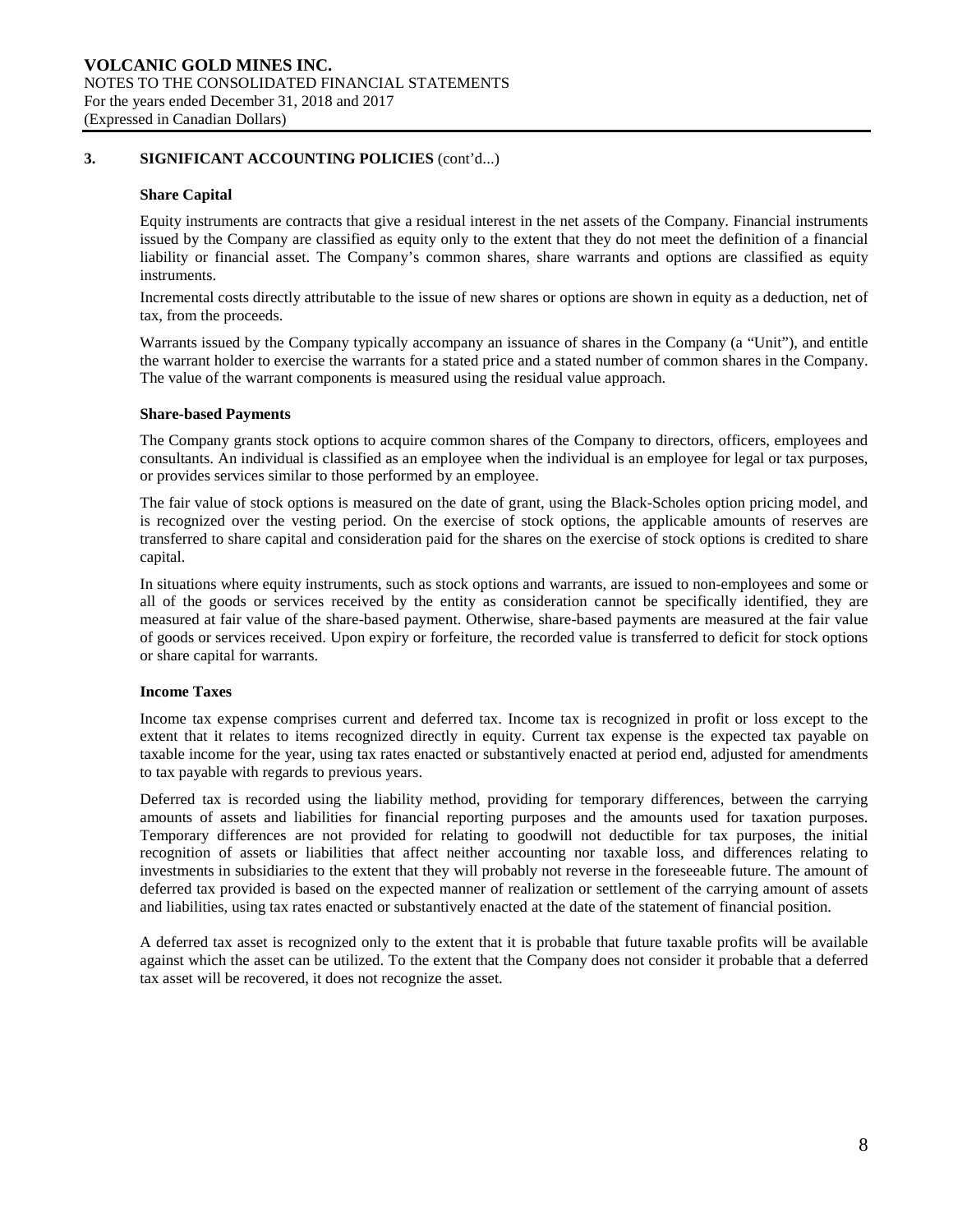#### **Financial Instruments**

#### Financial assets

The Company recognizes a financial asset when it becomes a party to the contractual provisions of the instrument. The Company classifies financial assets at initial recognition as financial assets: measured at amortized cost, measured at fair value through other comprehensive income or measured at fair value through profit or loss.

#### *Financial assets measured at amortized costs*

A financial asset that meets both of the following conditions is classified as a financial asset measured at amortized cost.

- The Company's business model for such financial assets is to hold the assets in order to collect contractual cash flows.
- The contractual terms of the financial asset gives rise on specified dates to cash flows that are solely payments of principal and interest on the amount outstanding.

A financial asset measured at amortized cost is initially recognized at fair value plus transaction costs directly attributable to the asset. After initial recognition, the carrying amount of the financial asset measured at amortized cost is determined using the effective interest method, net of impairment loss, if necessary.

#### *Financial assets measured at fair value through other comprehensive income ("FVTOCI")*

A financial asset measured at fair value through other comprehensive income is recognized initially at fair value plus transaction cost directly attributable to the asset. After initial recognition, the asset is measured at fair value with changes in fair value included as "financial asset at fair value through other comprehensive income" in other comprehensive income. Accumulated gains or losses recognized through other comprehensive income are not transferred to retained earnings (deficit) when the financial instrument is derecognized or its fair value substantially decreases.

#### *Financial assets measured at fair value through profit or loss ("FVTPL")*

A financial asset measured at fair value through profit or loss is recognized initially at fair value with any associated transaction costs being recognized in profit or loss when incurred. Subsequently, the financial asset is re-measured at fair value, and a gain or loss is recognized in profit or loss in the reporting period in which it arises.

The Company derecognizes a financial asset if the contractual rights to the cash flows from the asset expire, or the Company transfers substantially all the risks and rewards of ownership of the financial asset. Any interests in transferred financial assets that are created or retained by the Company are recognized as a separate asset or liability. Gains and losses on derecognition are generally recognized in the consolidated statement of income (loss). However, gains and losses on derecognition of financial assets classified as FVTOCI remain within accumulated other comprehensive income (loss).

## Financial liabilities

Financial liabilities are classified as amortized cost, based on the purpose for which the liability was incurred. These liabilities are initially recognized at fair value net of any transaction costs directly attributable to the issuance of the instrument and subsequently carried at amortized cost using the effective interest rate method. This ensures that any interest expense over the period to repayment is at a constant rate on the balance of the liability carried in the statement of financial position. Interest expense in this context includes initial transaction costs and premiums payable on redemptions, as well as any interest or coupon payable while the liability is outstanding.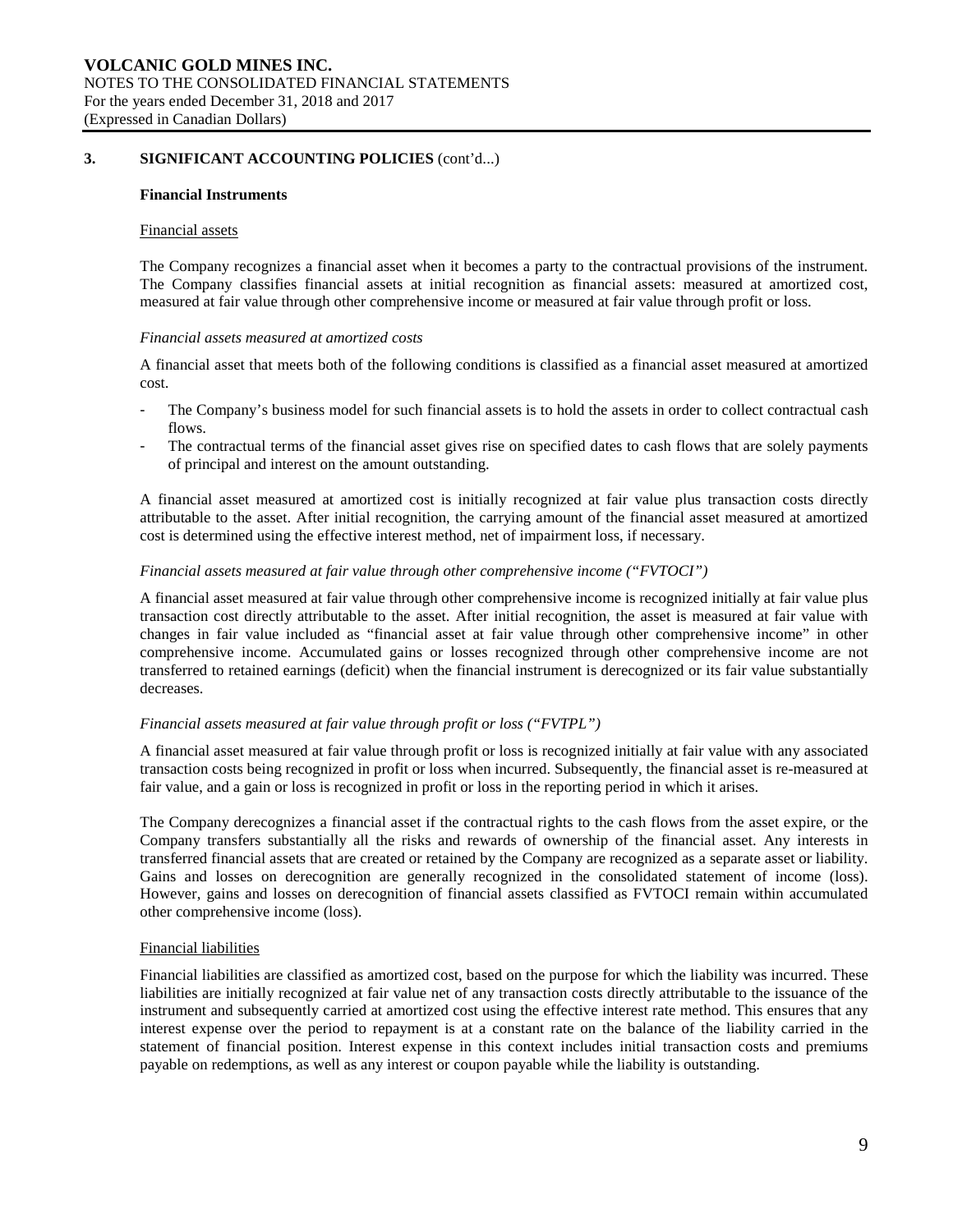#### **Financial Instruments** (cont'd...)

#### Financial liabilities (cont'd...)

Accounts payable and accrued liabilities represent liabilities for goods and services provided to the Company prior to the end of the period, which are unpaid. Accounts payable and accrued liabilities are unsecured and are usually paid within 45 days of recognition.

The Company has made the following designations of its financial instruments:

| Cash                                     | <b>FVTPL</b>   |
|------------------------------------------|----------------|
| Receivables                              | Amortized cost |
| Accounts payable and accrued liabilities | Amortized cost |

# **Adoption of New Accounting Standard**

On January 1, 2018, the Company adopted IFRS 9 – Financial Instruments ("IFRS 9") which replaced IAS 39 – Financial Instruments: Recognition and Measurement. IFRS 9 provides a revised model for classification and measurement of financial assets, including a new expected credit loss ("ECL") impairment model. The revised model for classifying financial assets results in classification according to their contractual cash flow characteristics and the business models under which they are held. IFRS 9 also introduces a reformed approach to hedge accounting. IFRS 9 largely retains the existing requirements in IAS 39 for the classification of financial liabilities. The standard is effective for annual periods beginning on or after January 1, 2018. IFRS 9 did not have a material impact on the Company's classification and measurement of financial assets and liabilities. The standard also had no impact on the carrying amounts of our financial instruments at the transition date.

#### **New Standards Not Yet Adopted**

The Company will be required to adopt the following standard and amendments issued by the IASB as described below.

#### *IFRS 16 Leases*

On January 13, 2016, the IASB issued IFRS 16 Leases of which requires lessees to recognize assets and liabilities for most leases. For lessors, there is little change to the existing accounting in IAS 17 Leases. The new standard will be effective for the Company's annual period beginning January 1, 2019.

The Company does not anticipate the adoption of IFRS 16 to have a significant impact on its financial statements.

#### *IFRS 17 Insurance Contracts*

IFRS 17 is a new standard that requires insurance liabilities to be measured at a current fulfillment value and provides a more uniform measurement and presentation approach for all insurance contracts. These requirements are designed to achieve the goal of a consistent, principle-based accounting for insurance contracts. IFRS 17 supersedes IFRS 4, *Insurance Contracts*, and related interpretations.

This standard will be effective for the Company's annual period beginning January 1, 2021. The Company has yet to assess the impact of IFRS 17 on its financial statements.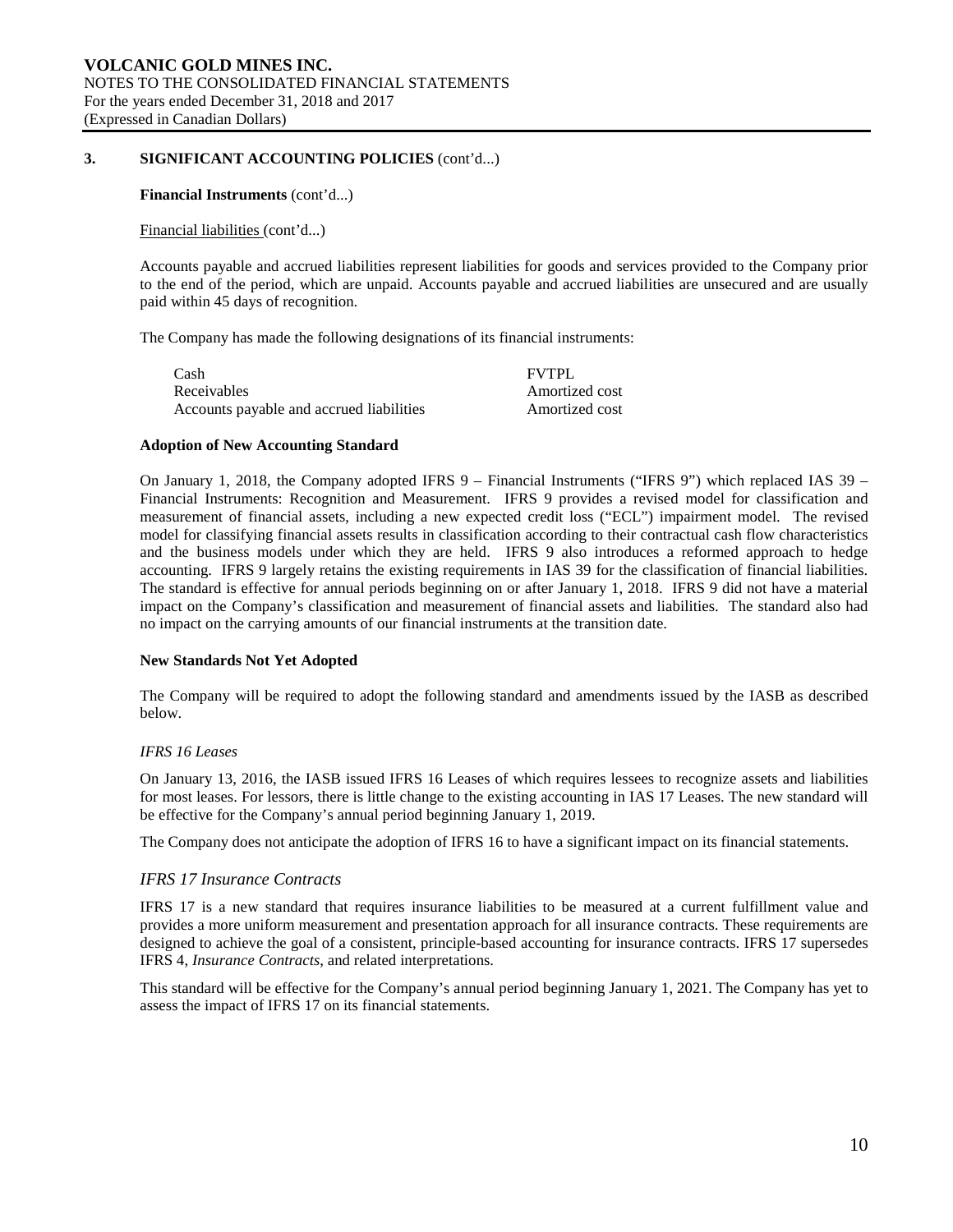# **4. CRITICAL ACCOUNTING ESTIMATES AND JUDGMENTS**

The Company makes estimates and assumptions about the future that affect the reported amounts of assets and liabilities. Estimates and judgments are continually evaluated based on historical experience and other factors, including expectations of future events that are believed to be reasonable under the circumstances. In the future, actual experience may differ from these estimates and assumptions.

The effect of a change in an accounting estimate is recognized prospectively by including it in profit or loss in the period of the change, if the change affects that period only, or in the period of the change and future periods, if the change affects both.

The key areas of judgment applied in the preparation of the consolidated financial statements that could result in a material adjustment to the carrying amounts of assets and liabilities are as follows:

- a) The determination of the Company's and its subsidiaries' functional currency are determined based on management's assessment of the economic environment in which the entities operate.
- b) The application of the Company's accounting policy for mineral property expenditures requires judgment in determining whether it is likely that future economic benefits will flow to the Company.

Assets or cash-generating units are evaluated at each reporting date to determine whether there are any indications of impairment. The Company considers both internal and external sources of information when making the assessment of whether there are indications of impairment for the Company's mineral property assets.

In respect of costs incurred for its investment in mineral property assets, management has determined there are indicators of impairment. Management uses several criteria in its assessments of economic recoverability and probability of future economic benefit, including geologic and metallurgic information, economics assessment/ studies, accessible facilities and existing permits.

- c) Although the Company has taken steps to identify any decommissioning liabilities related to mineral properties in which it had an interest, there may be unidentified decommissioning liabilities present.
- e) Accounting for Mandiana project acquisition During the 2017 fiscal year, the Company issued shares to complete its acquisition of Sovereign Mines of Africa Limited which held an indirect 75% interest the Mandiana project in Guinea (Note 7). Management determined that the transaction represented an acquisition of assets rather than a business combination because the mineral properties were in the exploration and evaluation stage and have not demonstrated technical feasibility, economic viability or the ability to provide economic benefit. The remaining 25% interest in the Mandiana project was held indirectly by SOGUIPAMI, a Guinea government-owned business. The Company made the judgement to account for SOGUIPAMI's interest as a non-controlling interest under IFRS 10.
- f) Write off of deferred acquisition costs During the 2017 fiscal year, the Company entered into an agreement to acquire an indirect 80% interest in a private Guinean company which holds exploration and mining permits making up the WAMA project. The Company paid transaction costs of \$28,887 on this transaction and advanced US\$500,000 (\$664,450) before deciding to not proceed beyond the initial phase and wrote off all capitalized costs during the 2017 fiscal year.

The amount advanced, US\$500,000, was provided as a non-interest bearing loan which would be applied toward payments under the agreement should the Company pursue the agreement, but would be repayable in the event the Company decided not to opt to proceed beyond the initial phase. During the 2017 fiscal year, the Company made the judgement to impair the full balance based on their assessment of the low likelihood of recovery of this amount. The Company continues to consider the loan amount as not being recoverable as at December 31, 2018.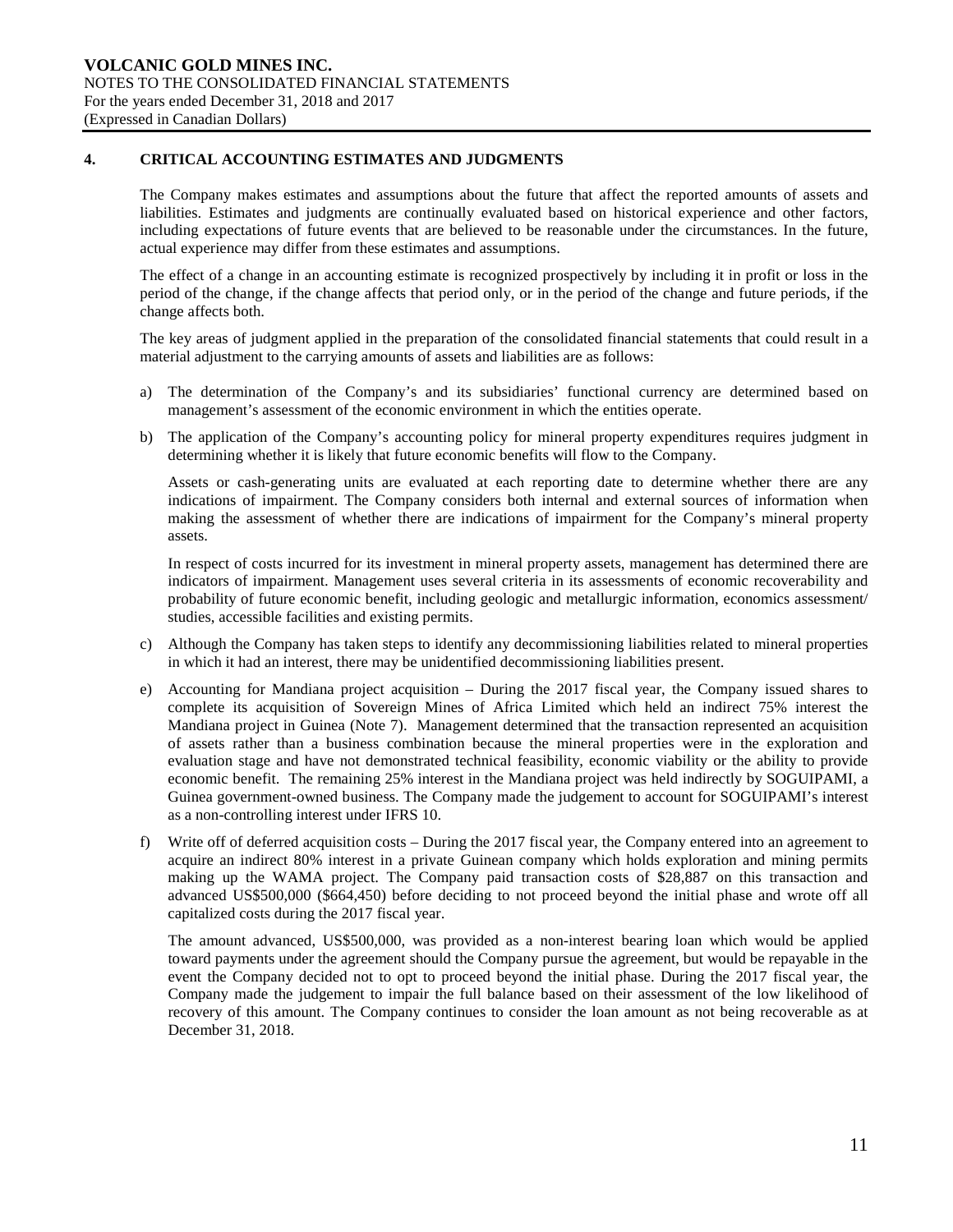# **4. CRITICAL ACCOUNTING ESTIMATES AND JUDGMENTS** (cont'd...)

The key estimates applied in the preparation of the consolidated financial statements that could result in a material adjustment to the carrying amounts of assets and liabilities are as follows:

- a) The Company may be subject to income tax in several jurisdictions and significant judgment is required in determining the provision for income taxes. During the ordinary course of business and on dispositions of mineral property or interests therein, there are transactions and calculations for which the ultimate tax determination is uncertain. As a result, the Company recognizes tax liabilities based on estimates of whether additional taxes and interest will be due. This assessment relies on estimates and assumptions and may involve a series of judgments about future events, and interpretation of tax law. To the extent that the final tax outcome of these matters is different than the amounts recorded, such differences will impact income tax expense in the period in which such determination is made.
- b) Share-based payments are subject to estimation of the value of the award at the date of grant using pricing models such as the Black-Scholes option valuation model. The option valuation model requires the input of highly subjective assumptions including the expected stock price volatility. Because the Company's stock options have characteristics significantly different from those of traded options and because the subjective input assumptions can materially affect the calculated fair value, such value is subject to measurement uncertainty.

|                                   | Computer<br>equipment | <b>Field</b><br>equipment | <b>Total</b> |
|-----------------------------------|-----------------------|---------------------------|--------------|
| Cost                              |                       |                           |              |
| Balance, December 31, 2016        | \$                    | \$                        | \$           |
| Additions                         | 9,038                 | 10,312                    | 19,350       |
| Balance, December 31, 2017        | 9,038                 | 10,312                    | 19,350       |
| <b>Additions</b>                  | 2,590                 |                           | 2,590        |
| <b>Balance, December 31, 2018</b> | \$<br>11,628          | \$<br>10,312              | \$<br>21,940 |
|                                   |                       |                           |              |
| <b>Accumulated amortization</b>   |                       |                           |              |
| Balance, December 31, 2016        | \$                    | \$                        | \$           |
| Charge for year                   | 1,202                 | 773                       | 1,975        |
| Balance, December 31, 2017        | 1,202                 | 773                       | 1,975        |
| Charge for year                   | 4,073                 | 9,539                     | 13,612       |
| <b>Balance, December 31, 2018</b> | \$<br>5,275           | \$<br>10,312              | \$<br>15,587 |
|                                   |                       |                           |              |
| <b>Carrying amounts</b>           |                       |                           |              |
| At December 31, 2017              | \$<br>7,836           | \$<br>9,539               | \$<br>17,375 |
| At December 31, 2018              | \$<br>6,353           | \$                        | \$<br>6,353  |

# **5. PROPERTY AND EQUIPMENT**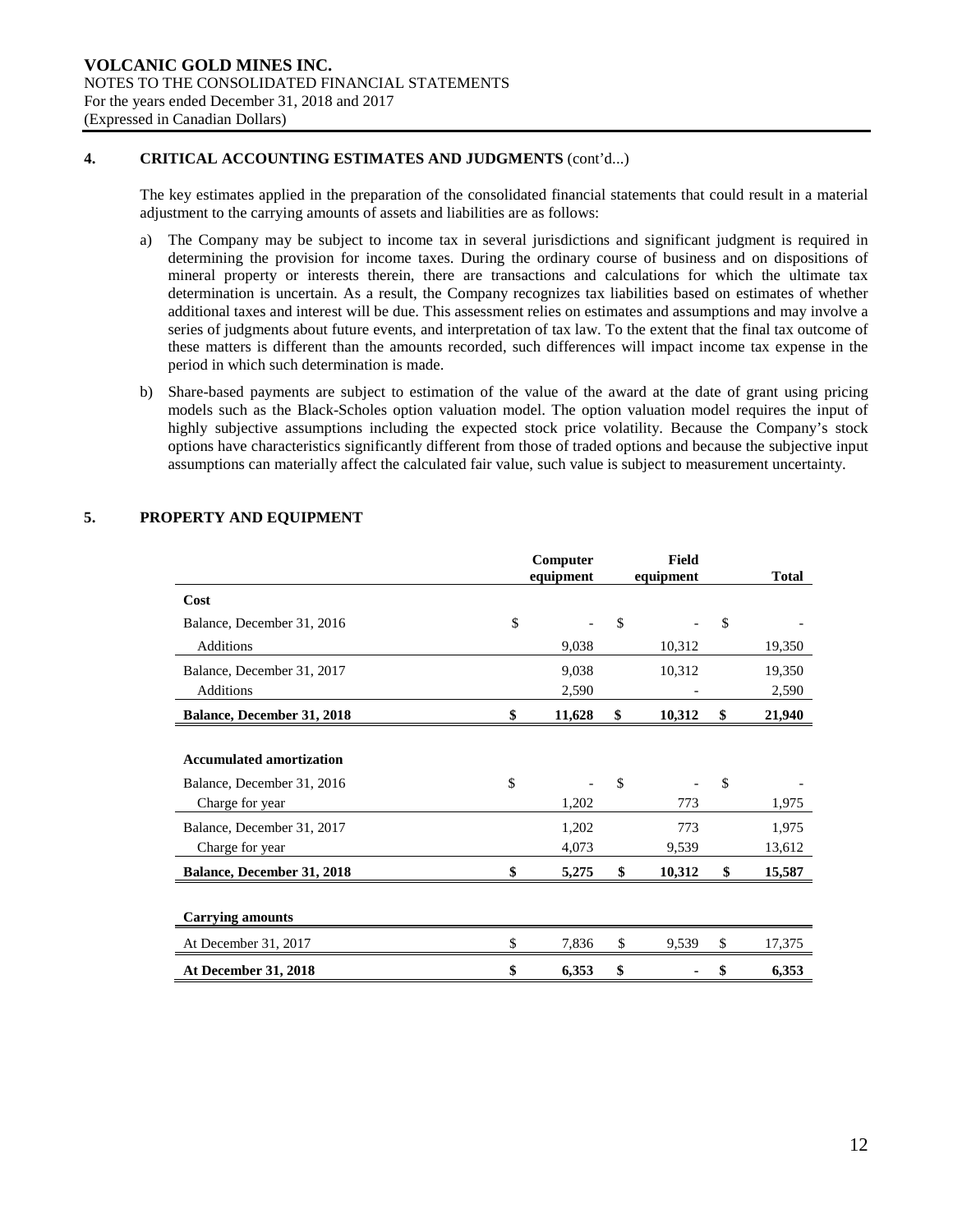# **6. NON-CONTROLLING INTEREST**

Non-controlling interests ("NCI"s) in the net assets of consolidated subsidiaries are identified separately from the Company's equity therein. Total comprehensive loss of the Company's subsidiary is attributed to the equity holders of the Company and to the non-controlling interests even if this results in the non-controlling interest having a deficit balance. For the year ended December 31, 2018, 25% of the net assets of the Company's consolidated subsidiaries, Sovereign Mines of Guinea Limited and Guiord SA ("Guiord"), which held the Mandiana mineral property, were attributable to its non-controlling interest. The value of the NCI at December 31, 2018 was a deficiency of \$176,411 (2017: value of \$490,843) after accounting for losses allocated to NCI during the year of \$667,254 (2017: \$113,486).

The Company adjusts the non-controlling interest by attributing a proportionate amount of the subsidiaries' net identifiable assets. The Company also adjusts other comprehensive loss to reflect the new ownership interest. These adjustments are also recognized in equity.

Summarized financial information in relation to Guiord, before intra-group eliminations, is presented below together with amounts attributed to NCI:

|                                                      |               | <b>Years ended December 31,</b> |               |            |  |
|------------------------------------------------------|---------------|---------------------------------|---------------|------------|--|
|                                                      |               | 2018                            |               | 2017       |  |
| <b>Exploration</b> expenses                          | $\mathcal{S}$ | (21, 238)                       | $\mathcal{S}$ | (478, 818) |  |
| Amortization                                         |               | (11, 444)                       |               | (928)      |  |
| Foreign exchange gain (loss)                         |               | (30, 728)                       |               | 25,803     |  |
| Write-down of mineral property interest              |               | (2,605,605)                     |               |            |  |
| Loss after tax                                       | \$            | (2,669,015)                     | \$            | (453, 943) |  |
| Total loss and comprehensive income allocated to NCI | \$            | (667, 254)                      | \$            | (113, 486) |  |
|                                                      |               |                                 |               |            |  |
| Dividends paid to NCI                                | \$            |                                 | \$            |            |  |
|                                                      |               |                                 |               |            |  |
| Cash flows from operating activities                 | \$            | (51,966)                        | \$            | (453, 015) |  |
| Net cash outflows                                    | \$            | (51,966)                        | \$            | (453, 015) |  |
| As at December 31                                    |               | 2018                            |               | 2017       |  |
| Current assets                                       | \$            |                                 | \$            | 3,087      |  |
| Non-current assets                                   |               |                                 |               | 2,617,049  |  |
|                                                      |               |                                 |               | 2,620,136  |  |
| <b>Current liabilities</b>                           |               |                                 |               |            |  |
| Non-current liabilities                              |               | (705, 643)                      |               | (656, 764) |  |
|                                                      |               | (705, 643)                      |               | (656, 764) |  |
| Net assets                                           | \$            | (659, 109)                      | \$            | 1,963,372  |  |
| Accumulated non-controlling interests                | \$            | (176, 411)                      | \$            | 490,843    |  |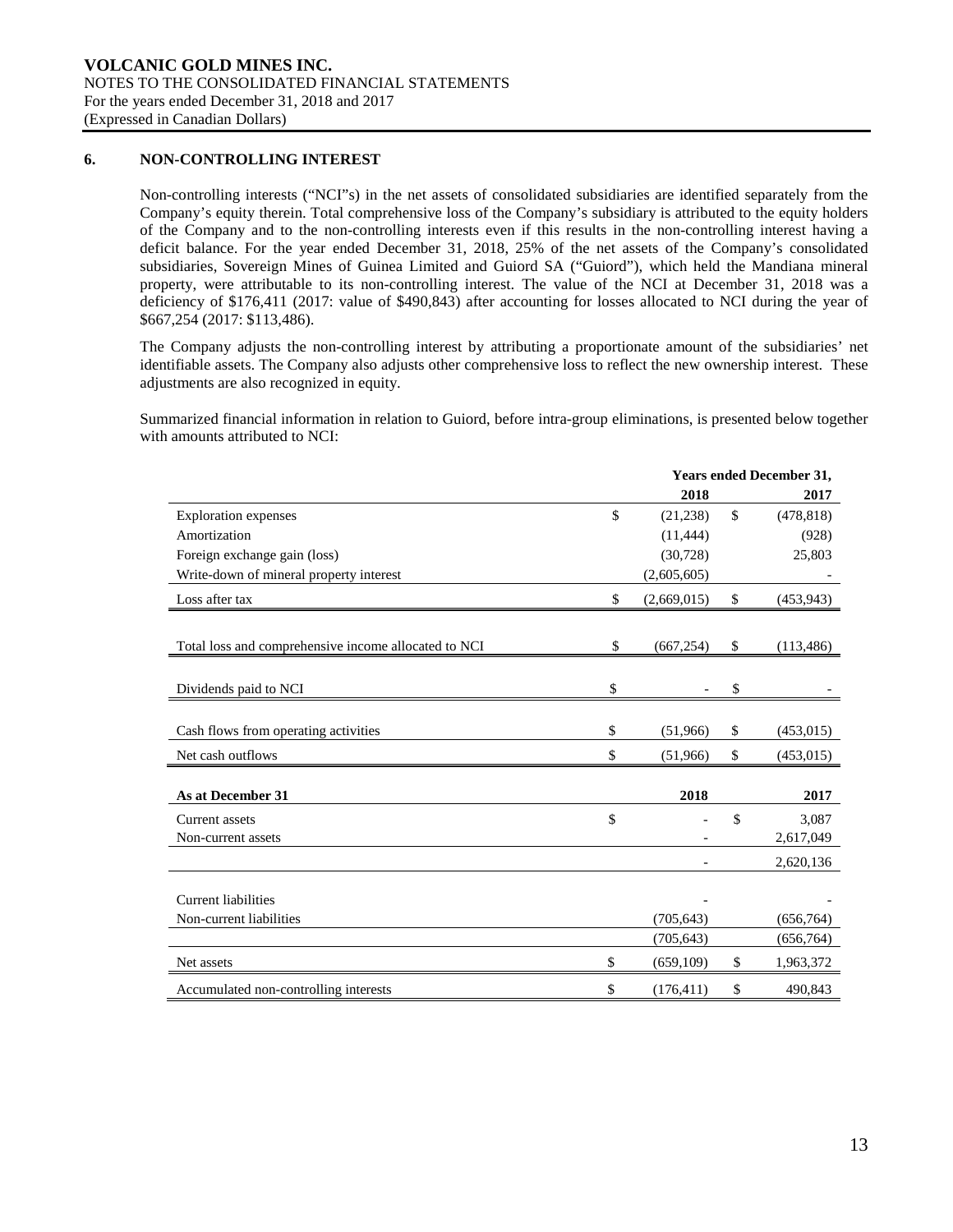# **7. MINERAL PROPERTIES**

The Company capitalized the following acquisition costs of its mineral property interests during the period from January 1, 2017 to December 31, 2018:

|                                   | Guinea          | <b>Ivory Coast</b> |    |              |
|-----------------------------------|-----------------|--------------------|----|--------------|
|                                   | <b>Mandiana</b> | La Debo            |    | <b>Total</b> |
| Balance, December 31, 2016        | \$              | \$<br>-            | \$ |              |
| Acquisition costs                 | 2,605,605       |                    |    | 2,605,605    |
| Balance, December 31, 2017        | 2,605,605       |                    |    | 2,605,605    |
| Acquisition costs                 |                 | 65.928             |    | 65,928       |
| Write-down of acquisition costs   | (2,605,605)     | (65,928)           |    | (2,671,533)  |
| <b>Balance, December 31, 2018</b> | \$              | \$<br>۰            | S  |              |

## **Mandiana Project - Guinea**

In 2016 the Company entered into an assignment agreement with Radius Gold Inc. ("Radius"), pursuant to which the Company was assigned a purchase agreement to acquire the Mandiana Project, a gold property located in Guinea, from Sovereign Mines of Africa PLC ("SMA").

On January 19, 2017, the Company completed the transaction and acquired all of the outstanding share capital of SMA's wholly owned subsidiary, Sovereign Mines of Africa Limited ("Sovereign Mines"), which, through its indirect holdings in Guiord SA ("Guiord"), owned an indirect 75% interest in a series of exploration licences located in Guinea commonly referred to as the Mandiana Project. The remaining 25% interest in the Mandiana Project was held indirectly by SOGUIPAMI, a Guinea government-owned business entity which conducts exploration of mineral projects in Guinea. The 25% interest held by SOGUIPAMI is accounted for as a non-controlling interest (Note 6).

In consideration for acquiring the outstanding share capital of Sovereign Mines and for the assignment by Radius, the Company issued 357,498 common shares with a fair value of \$1,201,195 to SMA and 180,555 common shares with a fair value of \$606,664 to Radius. Each of SMA, Sovereign Mines and Radius were at arm's length to the Company at the time of the transaction.

The acquisition of the Mandiana Project was accounted for as an asset acquisition. Amounts of \$604,329 were recognized as non-controlling interest on acquisition (Note 6). Net identifiable liabilities assumed totalled \$188,290. Of the purchase consideration, \$2,605,605 was allocated to mineral property asset costs and \$188,290 to accounts payable. Additional transaction costs of \$5,127 were included in the purchase consideration.

All but one of the exploration licences comprising Guiord's landholding at Mandiana were in good standing until October 2018. The licence covering the northern portion of the Mandiana Project, in which the mineral resource occurs, had an expiry date of March 30, 2018. The Company submitted a two-year renewal application in advance of the expiry date, but the renewal process with the mining authority had been hindered by a lack of administrative clarity and a high degree of uncertainty on the part of the Guinea authorities. With no improvement expected in dealing with the Guinea mining authority, the Company decided during the 2018 fiscal year to discontinue operations in Guinea, and on October 29, 2018, the Company was notified by the Guinea government that the one remaining licence had expired, with no renewal allowed. Acquisition costs for the Mandiana Project totalling \$2,605,605 were written off and charged to operations for the year ended December 31, 2018.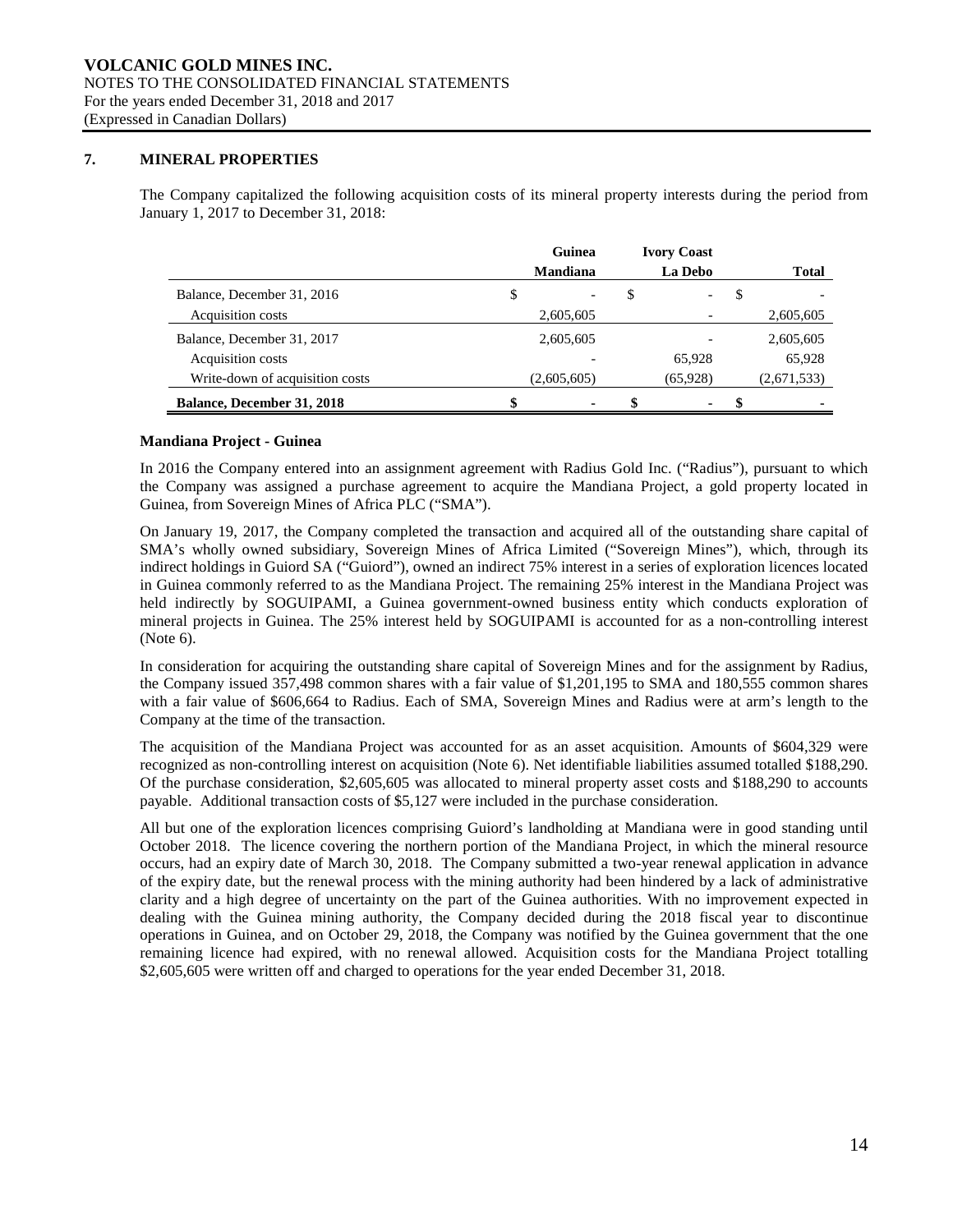# **7. MINERAL PROPERTIES** (cont'd...)

#### **Seimana Project - Guinea**

During the 2017 fiscal year, the Company entered into a binding and exclusive Memorandum of Understanding (the "MOU") to acquire up to a 100% interest in the Seimana Project in Guinea. The Seimana Project comprised four exploration permits, which together adjoin both the Mandiana Project and the WAMA Project.

Pursuant to the terms of the MOU, a cash payment of \$24,096 (US\$17,640) was made to the Seimana optionors, which was used to complete the renewal of the mineral tenures that comprise the Seimana Project. Subject to completion of satisfactory due diligence on title to the Seimana Project, the Company would have had the exclusive option to acquire a 70% interest in the Seimana Project by incurring exploration expenditures of US\$700,000 on the Seimana Project within 18 months of the effective date of the MOU, including expenditures of at least US\$300,000 within the first 6 months. Once the Company acquired the 70% interest, the remaining 30% interest in the Seimana Project held by the optionors would have remained undiluted until such time as the Company has incurred aggregate exploration expenditures of US\$2.0 million. Thereafter, the minority owners would have had the right, but not the obligation, to participate in any project funding in proportion to their percentage ownership in the Project, or be diluted proportionally.

During the 2017 fiscal year, the initial cash payment of \$24,097 and additional transaction costs of \$19,472 were recorded as deferred acquisition costs.

Based on the results of the Company's due diligence procedures, the Company determined in July 2018 to terminate the MOU and write off deferred acquisition costs totalling \$43,569 during the year ended December 31, 2018.

## **La Debo and Soubre Properties - Ivory Coast**

During the year ended December 31, 2018, the Company entered into a binding and exclusive Memorandum of Understanding (the "MOU") to acquire up to 100% ownership of JOFEMA Mineral Resources SARL ("JOFEMA"), a private company registered in the Ivory Coast. The assets of JOFEMA under option consist of exploration permits and exploration permit renewals known as La Debo and Soubre (the "Properties").

Subject to the Company completing satisfactory due diligence and to stock exchange approval, the Company would have had the exclusive right to acquire either a 65% or a100% of the issued shares of JOFEMA, by incurring exploration expenditures on the Properties over a period of three years totaling US\$5,000,000, and making cash and share payments to JOFEMA.

During the year ended December 31, 2018, based on the results of the Company's due diligence procedures, the Company decided to terminate the MOU. Acquisition costs for the Properties totalling \$65,928 were written off and charged to operations for the year ended December 31, 2018.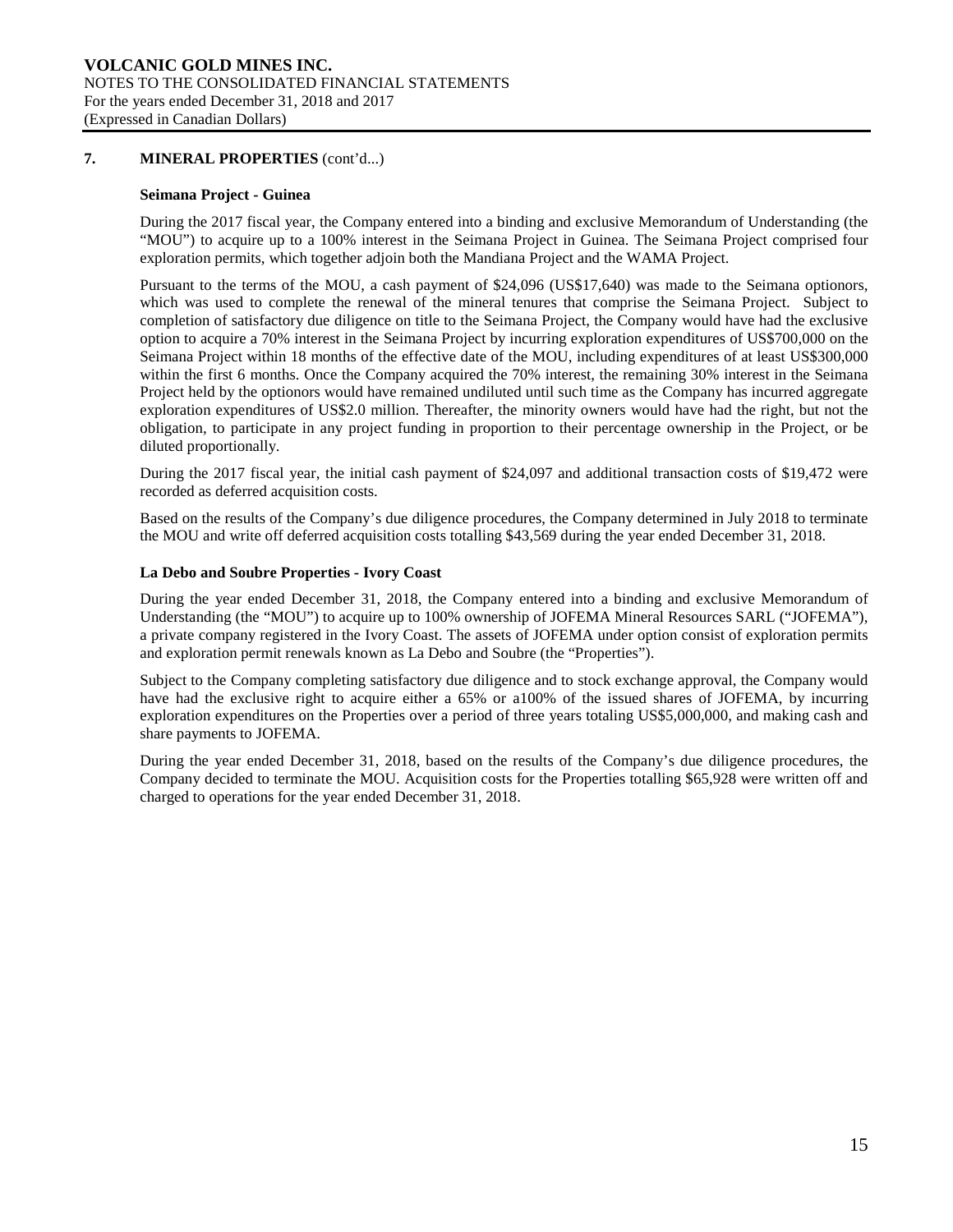## **7. MINERAL PROPERTIES** (cont'd...)

## **WAMA Project, Guinea**

During the 2017 fiscal year, the Company entered into an agreement (the "Agreement") to acquire an indirect 80% interest in West African Mining Associates SARL ("WAMA"), a private Guinean company which owns two exploration permits and three mining permits (the "WAMA Project") adjoining the Mandiana Project.

The Company was granted the option (the "Option") to acquire 100% of the issued shares of a British Virgin Islands corporation ("BVI"), which would have held 80% of the issued shares of WAMA. In order to exercise the option, the Company was to:

- a) Issue in stages over a period of 34 months a total of 1,714,286 common shares of the Company pro-rata to the shareholders of BVI, and incur exploration expenditures on the WAMA Project in stages totalling at least \$11.5 million. Of these expenditures, the Company was to spend during an initial 120 day period (extended to 140 days during the current period) ("Initial Phase") a minimum of \$500,000 on evaluation exploration work including drill-testing (completed), after which the Company would decide if it wished to continue making the prescribed share issuances and exploration expenditures to complete the acquisition of BVI and the WAMA Project;
- b) Assume, subject to certain conditions, US\$9.1 million of debt (the "Debt") currently owing by WAMA to its principal shareholder (the "Debt Holder"). The Debt was to become payable by the Company only upon the definition by the Company of a minimum Mineral Resource prepared in a manner consistent with current definitions and requirements as set out by CIM and Canadian National Instrument 43-101 ("Minimum Resource") of 1.5 million ounces of gold at a minimum grade of 2.0  $g/t$  gold on the WAMA Project. The Debt was to have been repaid partly in cash and partly in common shares of the Company. The Company initially made a non-interest bearing cash loan of \$664,450 (US\$500,000) to the Debt Holder during the year ended December 31, 2017 and recorded as a deferred acquisition cost, toward payment of the Debt, but this loan is to be repaid should the Company not opt to proceed beyond the Initial Phase; and
- c) Issue warrants entitling the Debt Holder to purchase up to 857,142 common shares of the Company exercisable for a period of five years at a price of \$7.00 per share, to be exercisable (i) as to 50% at such time as the Company had completed its acquisition of 100% of BVI and had established the Minimum Resource, and (ii) as to 100% at such time as the Company had completed its acquisition of BVI and had established a Mineral Resource prepared in a manner consistent with current definitions and requirements as set out by CIM and Canadian National Instrument 43-101 of at least 2.0 million ounces of gold at a minimum grade of 2.0 g/t gold.

If the Company decided to proceed beyond the Initial Phase, the Agreement would have become subject to approval by the TSX Venture Exchange.

During the 2017 fiscal year, the Company decided to not continue with the Option but instead, seek to enter into new option terms with WAMA. By December 31, 2017, the Company had discontinued negotiations for a new transaction with WAMA, and as a result, deferred acquisition costs totalling \$693,337 were charged to operations during the year ended December 31, 2017.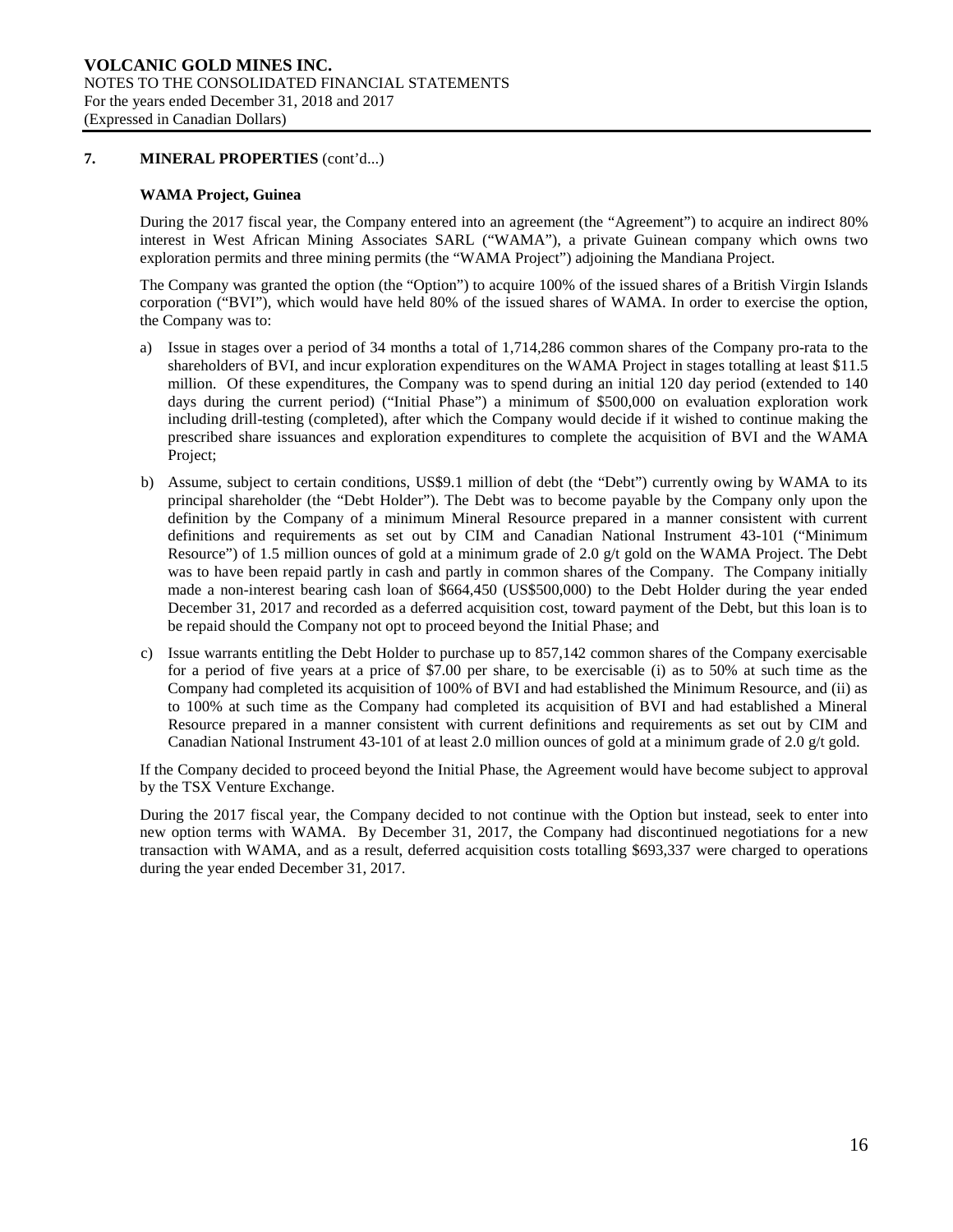# **8. EXPLORATION EXPENDITURES**

During the year ended December 31, 2018, the Company incurred the following exploration expenditures:

|                                 | Guinea |                 |   |                          |                | <b>Ivory Coast</b> |              |         |
|---------------------------------|--------|-----------------|---|--------------------------|----------------|--------------------|--------------|---------|
|                                 |        | <b>Mandiana</b> |   | <b>Other</b>             | <b>La Debo</b> |                    | <b>Total</b> |         |
| Field expenses                  | œ<br>Φ | 2.446           | S | $\overline{\phantom{0}}$ | \$             | 36,373             | S            | 38,819  |
| Geological and other consulting |        | 96,091          |   | 5,415                    |                | 35,425             |              | 136,931 |
| Licenses, permitting and taxes  |        | 91,790          |   |                          |                |                    |              | 91,790  |
| Office and administration       |        | 23,778          |   | 34,329                   |                |                    |              | 58,107  |
| Project management              |        | 66,000          |   | 8,800                    |                | 54,000             |              | 128,800 |
| Travel                          |        | 133,651         |   | 1,854                    |                | 42,000             |              | 177,505 |
|                                 |        | 413,756         |   | 50,398                   | \$             | 167,798            | \$           | 631,952 |

During the year ended December 31, 2017, the Company incurred the following exploration expenditures:

|                                 | Guinea |                 |    |             |    |         |                                |               |
|---------------------------------|--------|-----------------|----|-------------|----|---------|--------------------------------|---------------|
|                                 |        | <b>Mandiana</b> |    | <b>WAMA</b> |    | Seimana | <b>Other</b>                   | <b>Total</b>  |
| Assaying                        | \$     | 55.852          | \$ | 46,403      | \$ |         | \$<br>$\overline{\phantom{a}}$ | \$<br>102,255 |
| Drilling                        |        | 759,540         |    | 490.899     |    |         | $\overline{\phantom{a}}$       | 1,250,439     |
| Field expenses                  |        | 141,972         |    | 156,703     |    | 22.932  |                                | 321,607       |
| Geophysics                      |        | 116,287         |    |             |    |         |                                | 116,287       |
| Geological and other consulting |        | 255,742         |    | 77.918      |    | 17,827  | 73,949                         | 425,436       |
| Licenses, rights and taxes      |        | 42,627          |    |             |    |         |                                | 42,627        |
| Office and administration       |        | 23,134          |    | 14,633      |    |         | 24,851                         | 62,618        |
| Project management              |        | 78,150          |    | 47,250      |    | 13,500  | $\overline{\phantom{0}}$       | 138,900       |
| Salaries and benefits           |        | 101,137         |    |             |    |         |                                | 101,137       |
| Travel                          |        | 182,279         |    | 54,385      |    |         | 27,077                         | 263,741       |
|                                 | \$     | 1,756,720       | \$ | 888,191     | \$ | 54,259  | \$<br>125,877                  | 2,825,047     |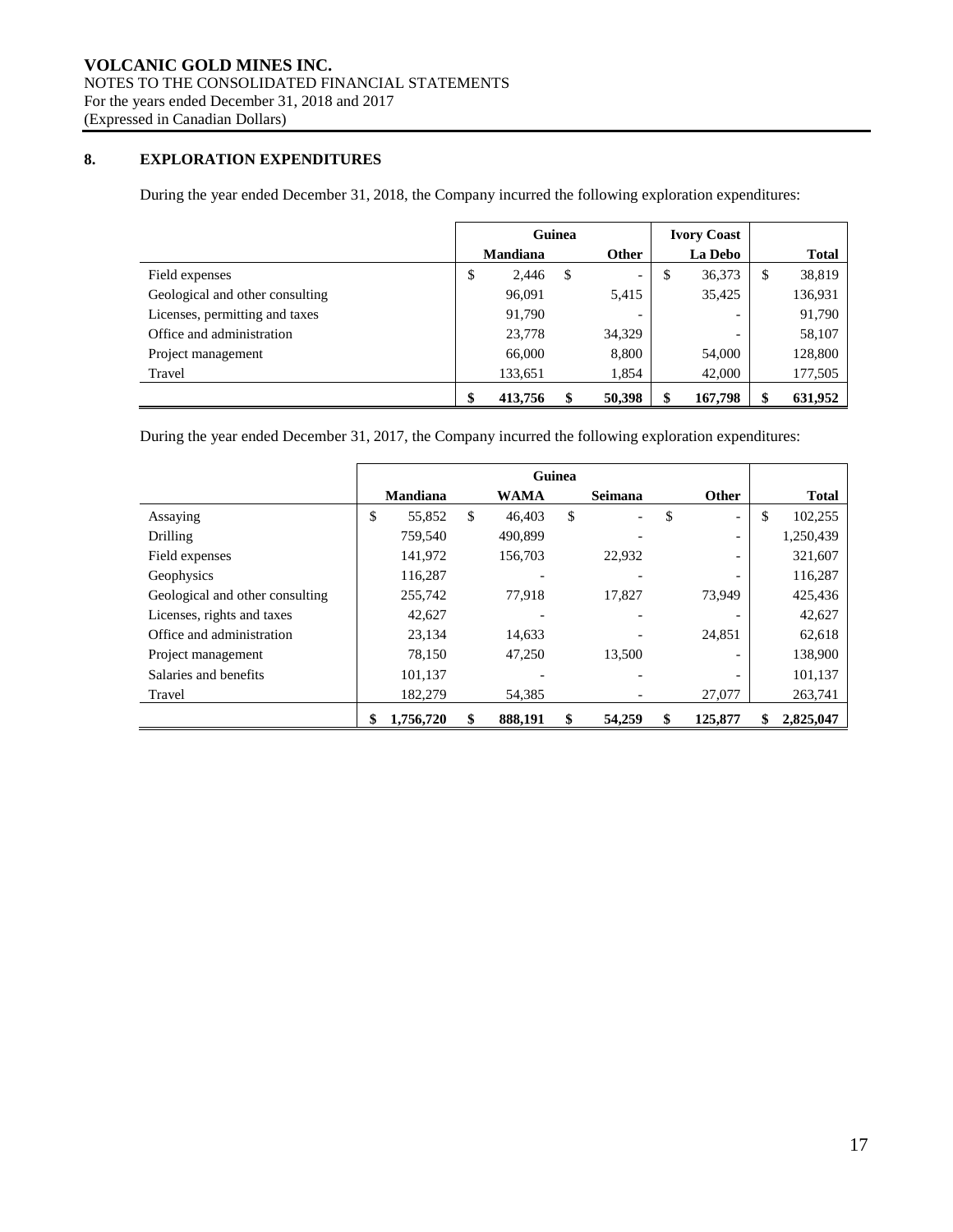# **9. RELATED PARTY TRANSACTIONS**

The Company had transactions during the years ended December 31, 2018 and 2017 with related parties consisting of directors, officers and the following companies with common directors:

| <b>Related party</b>                      | <b>Nature of transactions</b>                         |
|-------------------------------------------|-------------------------------------------------------|
| Radius Gold Inc. ("Radius")               | Shared administrative and exploration related charges |
| Gold Group Management Inc. ("Gold Group") | Shared office and administrative related charges      |
| Mill Street Services Ltd. ("Mill Street") | Consulting services                                   |
| Andros Capital Corp. ("Andros")           | Consulting services                                   |

Balances and transactions with related parties not disclosed elsewhere in these consolidated financial statements are as follows:

a) During the years ended December 31, 2018 and 2017, the Company reimbursed Gold Group, a private company controlled by a director of the company, for the following costs:

|                                      | 2018          |    | 2017    |
|--------------------------------------|---------------|----|---------|
| General and administrative expenses: |               |    |         |
| Office and administration            | \$<br>71,156  | \$ | 68,631  |
| Salaries and benefits                | 87,683        |    | 85,825  |
| Shareholder communications           | 1,515         |    | 2,491   |
| Transfer agent and regulatory fees   | 3,492         |    | 7,999   |
| Travel and accommodation             | 15,066        |    | 30,584  |
|                                      | \$<br>178.912 | S  | 195,530 |

Gold Group is reimbursed by the Company for certain shared costs and other business related expenses paid by Gold Group on behalf of the Company. Salaries and benefits for the years ended December 31, 2018 and 2017 include those for the Chief Financial Officer and the Corporate Secretary.

- b) During the year ended December 31, 2018, the Company reimbursed Radius, a company with a common director and officer, \$Nil (2017: \$55,051) for personnel, investor relations and travel costs incurred on the Company's behalf.
- c) During the year ended December 31, 2017, an amount of \$49,750 owing to a director for past services was waived by the director and written off by the Company.
- d) Prepaid expenses and deposits as of December 31, 2018 includes an amount of \$2,074 (2017: \$167) paid to Gold Group.
- e) Long-term deposits as of December 31, 2018 consists of \$61,000 (2017: \$61,000) paid to Gold Group as a deposit pursuant to the Company's office and administrative services agreement with Gold Group.
- f) Included in accounts payable and accrued liabilities as of December 31, 2018 was \$60,302 (2017: \$18,411) owing to Gold Group and \$194,590 (2017: \$76,197) owing to directors and officers of the Company. The amount for Gold Group is due on a monthly basis and secured by a deposit. The amounts owing to directors and officers are unsecured, interest-free and have no specific terms of repayment.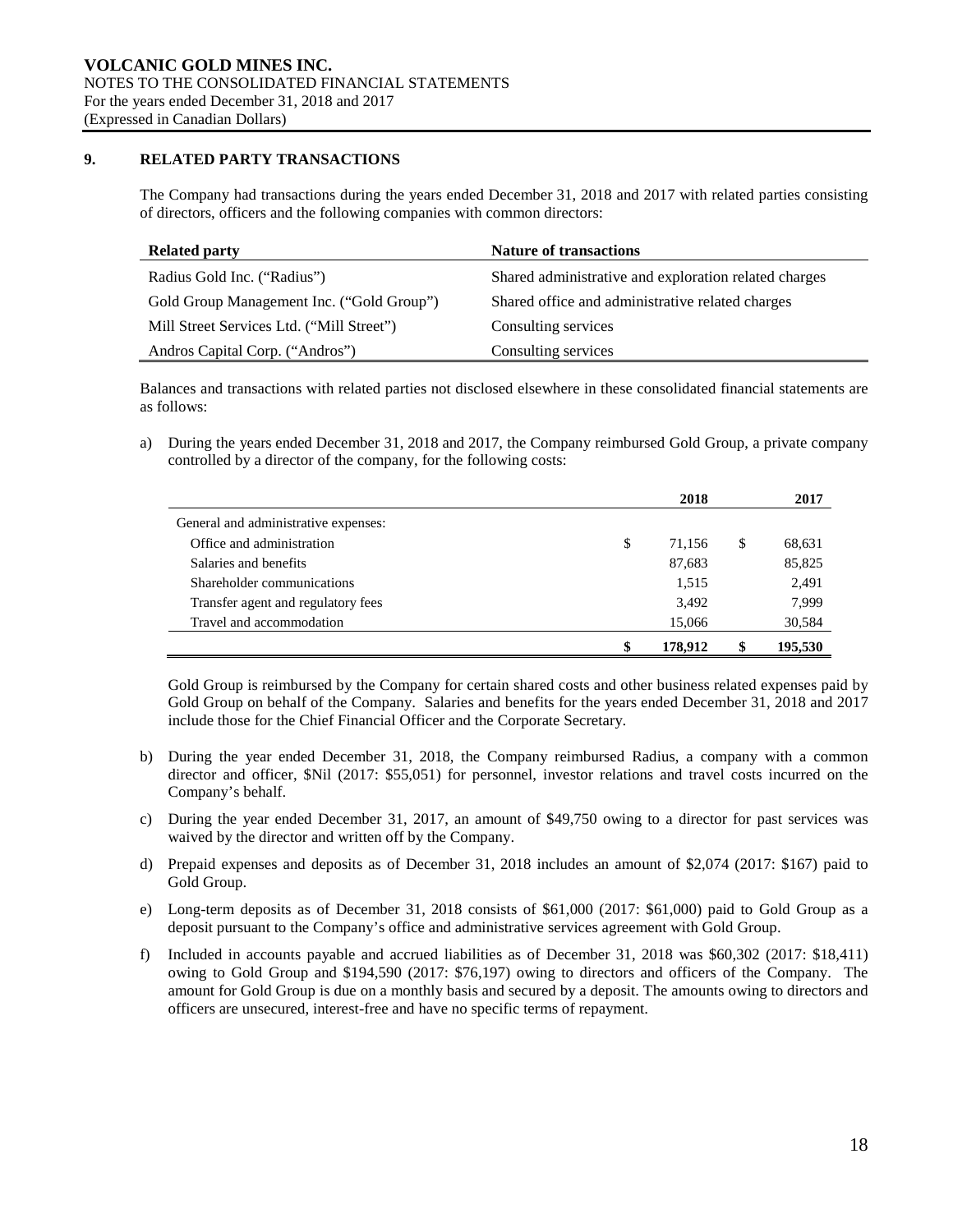# **9. RELATED PARTY TRANSACTIONS** (cont'd...)

The Company has identified certain of its directors and senior officers as its key management personnel. Included for the years ended December 31, 2018 and 2017 are the following items paid or accrued to key management personnel and/or companies with common directors.

|                                                         | 2018          | 2017          |
|---------------------------------------------------------|---------------|---------------|
| General and administrative expenses:                    |               |               |
| Consulting and management fees                          | \$<br>133,200 | \$<br>163,200 |
| Salaries and benefits                                   | 27,500        | 26,722        |
| Professional fees - accounting                          |               | 5,000         |
| Share-based compensation (value of stock option grants) |               | 1,034,838     |
| Exploration expenditures:                               |               |               |
| Project management                                      | 128,800       | 138,900       |
|                                                         | \$<br>289,500 | 1,368,660     |

Key management compensation includes consulting fees paid to Mill Street, a company controlled by the Executive Chairman of the Company, and to Andros, a company controlled by the former Vice President, Capital Markets.

The value of stock option grants recorded as share-based compensation made to directors not specified as key management personnel during the year ended December 31, 2017 was \$134,979.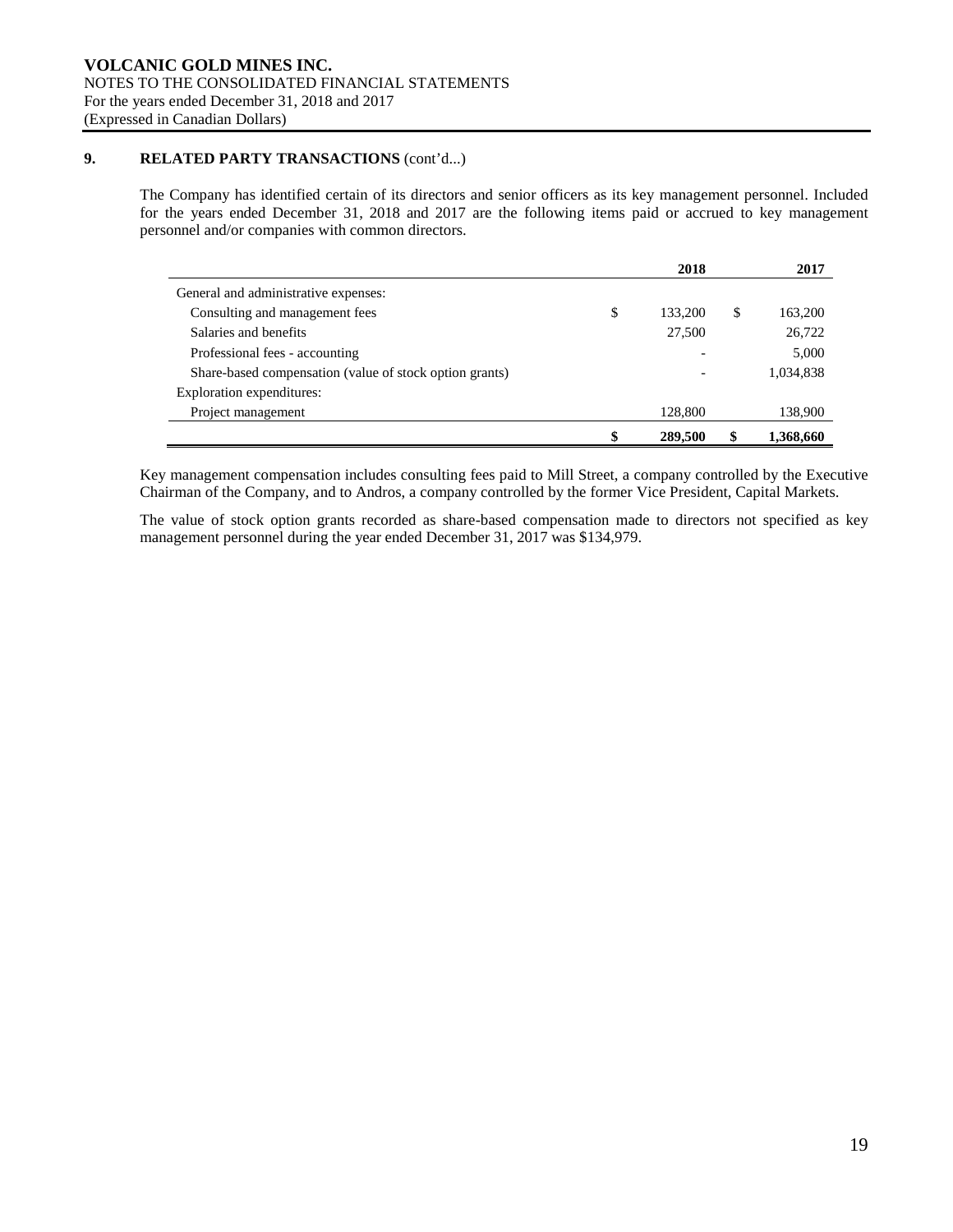#### **10. SHAREHOLDERS EQUITY**

#### **a) Common shares**

During the year ended December 31, 2018, there was no share capital activity

During the year ended December 31, 2017, the following share capital activity occurred:

- i) On January 5, 2017, the Company closed a private placement of 952,379 units at \$1.05 per unit for gross proceeds of \$1,000,000, of which \$301,567 had been received prior to December 31, 2016 and had been recorded as subscriptions received in advance. Each unit consisted of one common share and one-half of one warrant, each whole warrant exercisable into one common share of the Company at \$1.75 per share until January 5, 2018. The warrants were subject to an acceleration provision such that if the closing price of the Company's shares for 10 consecutive trading days is \$2.80 or greater, the Company may give notice to the holders of the warrants that the warrants will expire 30 calendar days after receipt of such notice. In connection with this financing, the Company paid finders' fees of \$9,765 cash, 34,534 common shares and 61,100 warrants, each warrant exercisable at \$1.75 per share until January 5, 2018 and subject to the same acceleration provision as above. The fair value of the finders' fee shares was \$55,599, based on a value of \$1.61 per share, and recorded as share issuance costs. The fair value of the finders' fee warrants was \$31,308 and was recorded as share issuance costs and an offset to other equity reserve. The fair value of each finders' fee warrant has been estimated as of the date of the issuance using the Black-Scholes pricing model with the following assumptions: risk-free interest rate of 0.62%, dividend yield of 0%, volatility of 89% and expected life of one year. Other share issuance costs associated with this financing totalled \$14,570.
- ii) On January 19, 2017, the Company issued 538,053 common shares valued at \$1,807,859 for the acquisition of the Mandiana Project (Note 7).
- iii) On March 9, 2017, the Company closed a private placement of 1,785,712 units at \$2.80 per unit for gross proceeds of \$5,000,000. Each unit consisted of one common share and one warrant, each warrant exercisable into one common share of the Company at \$5.60 per share until March 8, 2022. The warrants were subject to an acceleration provision such that if the closing price of the Company's shares for 10 consecutive trading days is \$7.00 or greater, the Company may give notice to the holders of the warrants that the warrants will expire 30 calendar days after receipt of such notice. In connection with this financing, the Company paid finders' fees of \$183,470 cash and 65,525 warrants, each warrant exercisable at \$5.60 until March 8, 2022 and subject to the same acceleration provision as above. The fair value of the finders' fee warrants was \$177,049 and was recorded as share issuance costs and an offset to other equity reserve. The fair value of each finders' fee warrant has been estimated as of the date of the issuance using the Black-Scholes pricing model with the following assumptions: risk-free interest rate of 1.25%, dividend yield of 0%, volatility of 89% and expected life of five years. Other share issuance costs associated with this financing totalled \$29,026.
- iv) A total of 1,154,644 warrants were exercised for gross proceeds of \$420,625.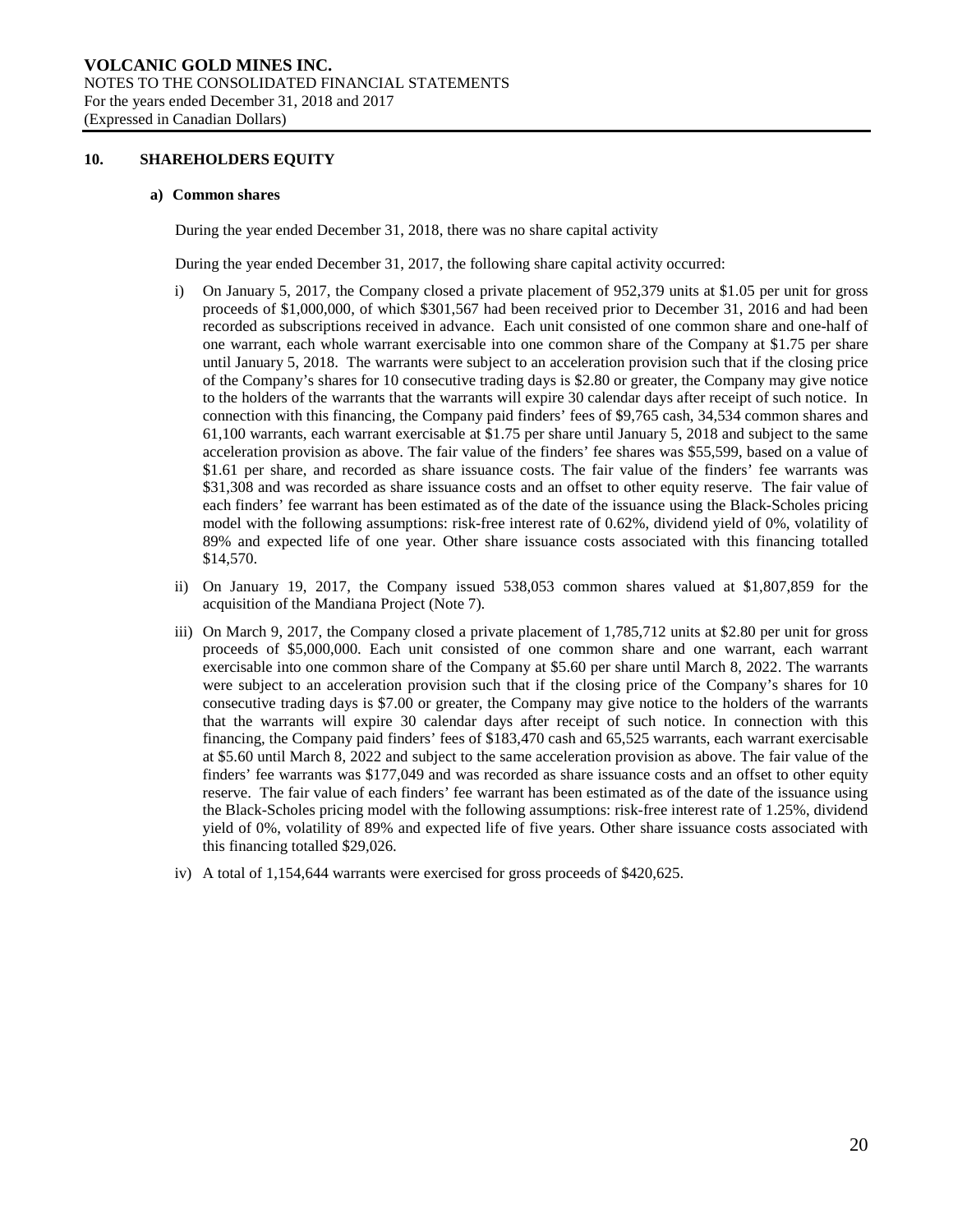# 10. **SHAREHOLDERS EQUITY** (cont'd...)

#### **b) Warrants**

A summary of warrants activity from January 1, 2017 to December 31, 2018 is as follows:

|                                   | Number of<br>warrants | Weighted<br>average<br>exercise price |
|-----------------------------------|-----------------------|---------------------------------------|
| Balance, December 31, 2016        | 1,428,572             | \$0.35                                |
| Issued on private placement       | 2,388,528             | \$4.74                                |
| Exercised during the year         | (1,154,644)           | \$0.36                                |
| Balance, December 31, 2017        | 2,662,456             | \$4.28                                |
| Expired during the year           | (525, 505)            | \$1.75                                |
| <b>Balance, December 31, 2018</b> | 2,136,951             | \$4.90                                |

Details of warrants outstanding as of December 31, 2018 are:

|                           | Number of | <b>Exercise</b> |
|---------------------------|-----------|-----------------|
| <b>Expiry date</b>        | warrants  | price           |
| January 17, 2019 $^{(1)}$ | 285,714   | \$0.35          |
| March 8, 2022             | 1,851,237 | \$5.60          |
|                           | 2,136,951 |                 |

 $<sup>(1)</sup>$  In 2016, the Company extended the expiry date from January 17, 2017 to January 17, 2019</sup>

# **11. SHARE-BASED PAYMENTS**

#### **Option Plan Details**

The Company has a stock option plan whereby options may be granted to directors, employees, consultants and certain other service providers to encourage ownership of the Company's common shares. The Company may grant options for up to 10% of the issued and outstanding common shares. The term of any option granted under the plan may not exceed 10 years. The vesting periods for all options granted pursuant to the plan will be determined at the discretion of the Board of Directors at the time of the grant. The number of options granted to any one person may not exceed 5% of the outstanding listed common shares in a 12 month period.

The following is a summary of stock option activity during the year ended December 31, 2018:

|                   |                                 |                          |                           | During the year          |                          |                                 |                           |                                  |
|-------------------|---------------------------------|--------------------------|---------------------------|--------------------------|--------------------------|---------------------------------|---------------------------|----------------------------------|
| <b>Grant date</b> | <b>Expiry date</b>              | <b>Exercise</b><br>price | <b>Opening</b><br>balance | Granted                  | <b>Exercised</b>         | <b>Forfeited</b> /<br>cancelled | <b>Closing</b><br>balance | <b>Vested and</b><br>exercisable |
|                   | March 15, 2017 March 14, 2027   | \$4.20                   | 549.998                   |                          | $\overline{\phantom{0}}$ | (35.714)                        | 514.284                   | 514,284                          |
| June 27, 2017     | June 26, 2027                   | \$4.20                   | 32.143                    |                          | $\overline{\phantom{a}}$ | $\overline{\phantom{a}}$        | 32.143                    | 32.143                           |
|                   |                                 |                          | 582,141                   | $\overline{\phantom{0}}$ | $\overline{\phantom{a}}$ | (35.714)                        | 546,427                   | 546,427                          |
|                   | Weighted average exercise price |                          | \$4.20                    | $\overline{\phantom{0}}$ | $\overline{\phantom{a}}$ | \$4.20                          | \$4.20                    | \$4.20                           |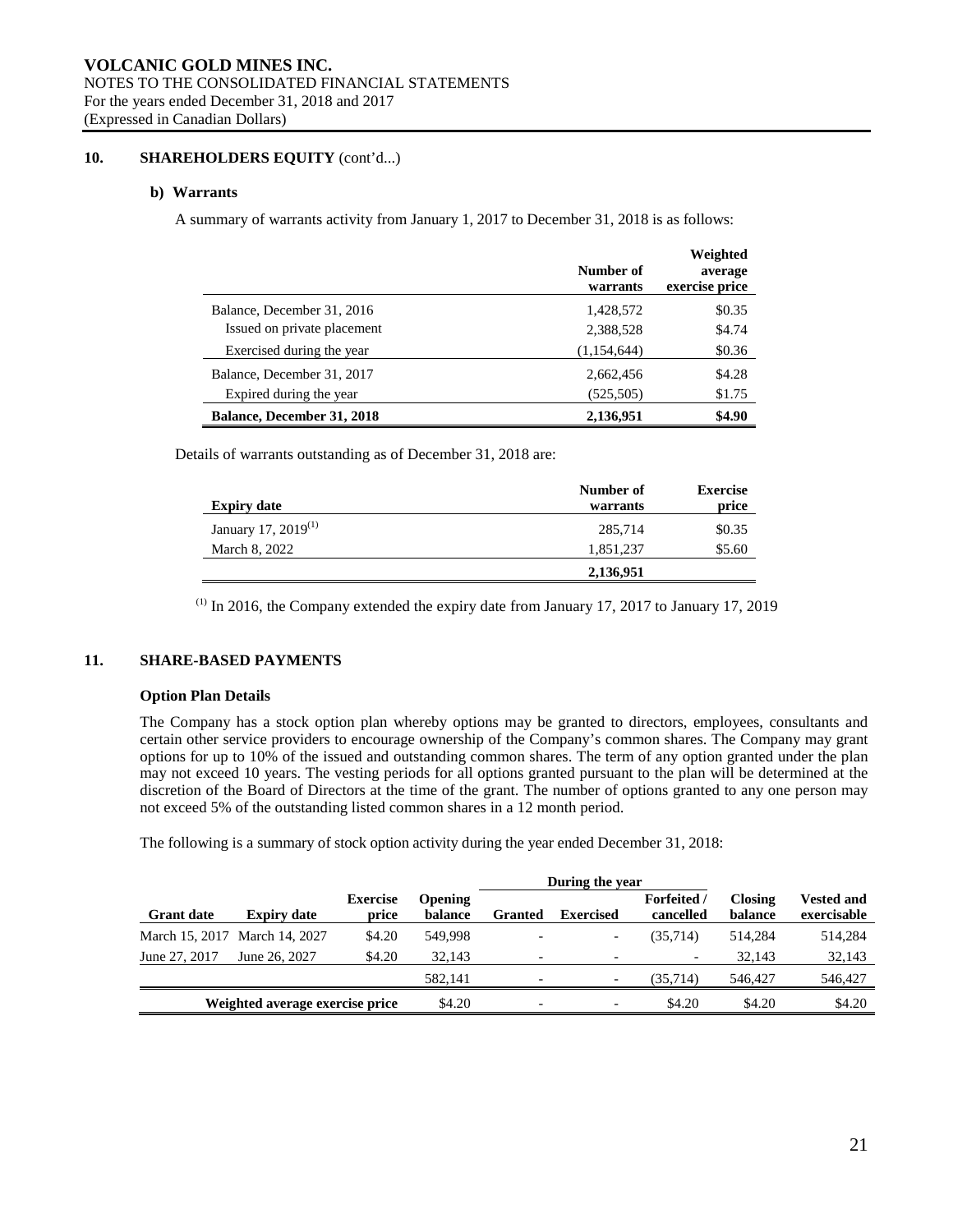#### **11. SHARE-BASED PAYMENTS** (cont'd...)

The following is a summary of stock option activity during the year ended December 31, 2017:

|                   |                                 |                          |                           | During the year |                  |                                 |                           |                                  |
|-------------------|---------------------------------|--------------------------|---------------------------|-----------------|------------------|---------------------------------|---------------------------|----------------------------------|
| <b>Grant date</b> | <b>Expiry date</b>              | <b>Exercise</b><br>price | <b>Opening</b><br>balance | <b>Granted</b>  | <b>Exercised</b> | <b>Forfeited</b> /<br>cancelled | <b>Closing</b><br>balance | <b>Vested and</b><br>exercisable |
|                   | March 15, 2017 March 14, 2027   | \$4.20                   |                           | 549.998         |                  | $\overline{\phantom{a}}$        | 549.998                   | 549,998                          |
| June 27, 2017     | June 26, 2027                   | \$4.20                   |                           | 32.143          |                  | $\overline{\phantom{a}}$        | 32.143                    | 32,143                           |
|                   |                                 |                          |                           | 582.141         |                  | $\overline{\phantom{a}}$        | 582.141                   | 582,141                          |
|                   | Weighted average exercise price |                          |                           | \$4.20          |                  | $\overline{\phantom{a}}$        | \$4.20                    | \$4.20                           |

The weighted average remaining contractual life of the options outstanding at December 31, 2018 is 8.22 (2017: 9.22) years.

#### **Fair Value of Options Issued**

#### *Options Issued to Employees*

The fair value at grant date is determined using a Black-Scholes option pricing model that takes into account the exercise price, the term of the option, the impact of dilution, the share price at grant date, the expected price volatility of the underlying share, the expected dividend yield and the risk free interest rate for the term of the option.

#### *Options Issued to Non-Employees*

Options issued to non-employees are measured based on the fair value of the goods or services received, at the date of receiving those goods or services. If the fair value of the goods or services received cannot be estimated reliably, the options are measured by determining the fair value of the options granted using the Black-Scholes option pricing model.

There were no options granted during the year ended December 31, 2018. The weighted average fair value at grant date of options granted during the year ended December 31, 2017 was \$3.14 per option. The model inputs for options granted during the year ended December 31, 2017 included a risk-free interest rate of 1.21%, dividend yield of 0%, volatility in the range of 106% to 108% and expected life of five years.

Option pricing models require the input of highly subjective assumptions including the expected price volatility. Changes in these assumptions can materially affect the fair value estimate.

#### **Expenses Arising from Share-based Payment Transactions**

Total expenses arising from stock option grants during the year ended December 31, 2018 and recorded as sharebased compensation expense was \$Nil (2017: \$1,830,353).

As of December 31, 2018 and 2017, there were no unrecognized compensation costs related to unvested share-based payment awards.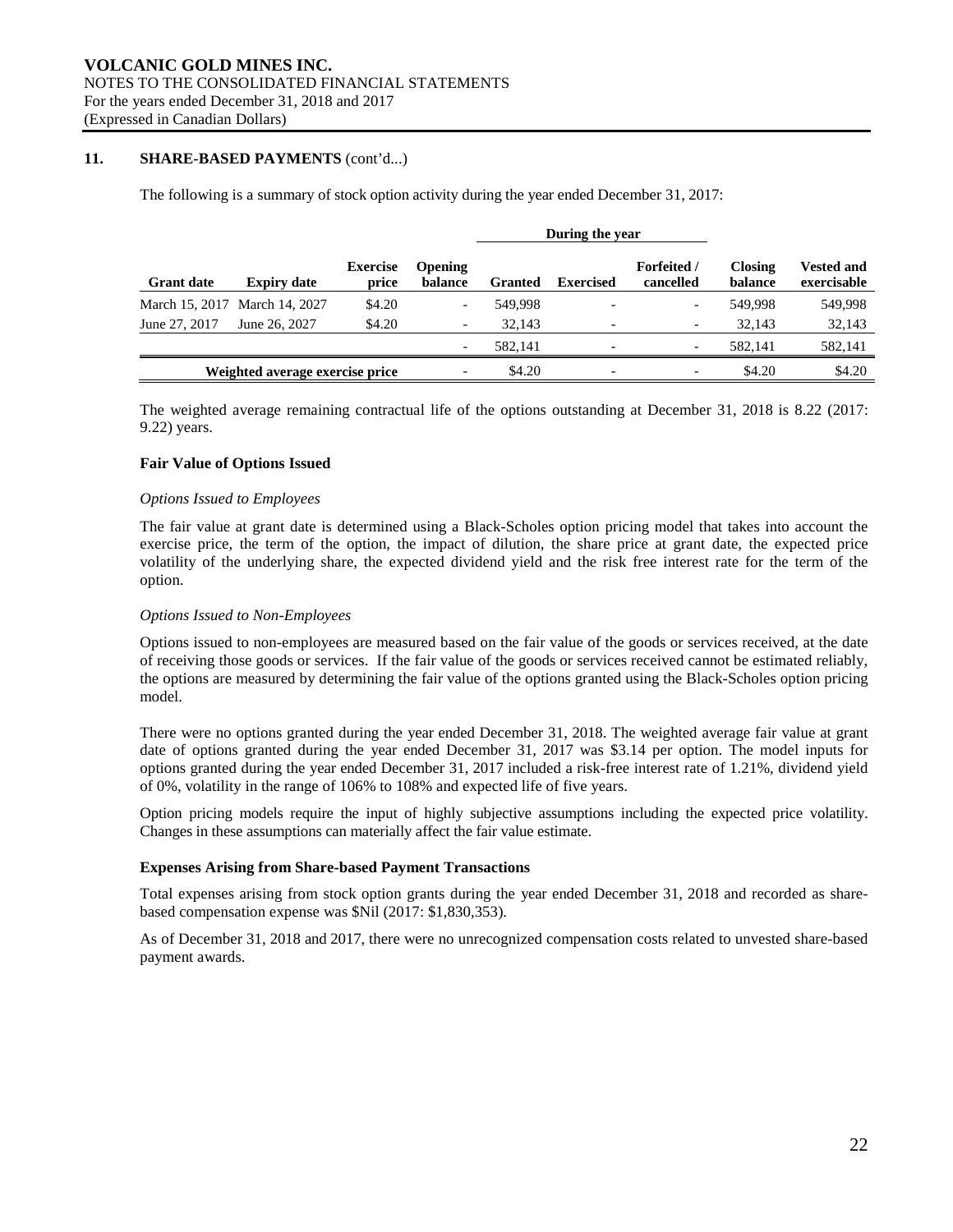# **12. INCOME TAXES**

A reconciliation of income taxes (recovery) at statutory rates with the reported taxes for the years ended December 31, 2018 and 2017 are as follows:

|                                                         |     | 2018        | 2017           |
|---------------------------------------------------------|-----|-------------|----------------|
| Loss before income taxes                                |     | (4,001,089) | (6,516,838)    |
|                                                         |     |             |                |
| Expected income tax (recovery)                          | \$. | (1,080,000) | (1,694,000)    |
| Non-deductible and other items                          |     | 423,000     | (115,000)      |
| Change in foreign exchange and income tax rates         |     | (56,000)    | 408,000        |
| Change in unrecognized deductible temporary differences |     | 713,000     | 1,401,000      |
| Income tax recovery                                     | \$  | ٠           | $\blacksquare$ |

The significant components of the Company's unrecognized temporary differences and tax losses are as follows:

|                                   | 2018             | <b>Expiry date</b><br>range | 2017        |
|-----------------------------------|------------------|-----------------------------|-------------|
| Exploration and evaluation assets | 4,830,000<br>S   | N/A                         | \$3,229,000 |
| Investment tax credits            | 4.000            | 2019-2038                   | 4,000       |
| Property and equipment            | 8,000            | N/A                         |             |
| Share issue costs                 | 142,000          | 2037-2038                   | 192,000     |
| Non-capital losses                | 5,535,000        | 2027-2038                   | 4,475,000   |
|                                   | 10,519,000<br>\$ |                             | 7,900,000   |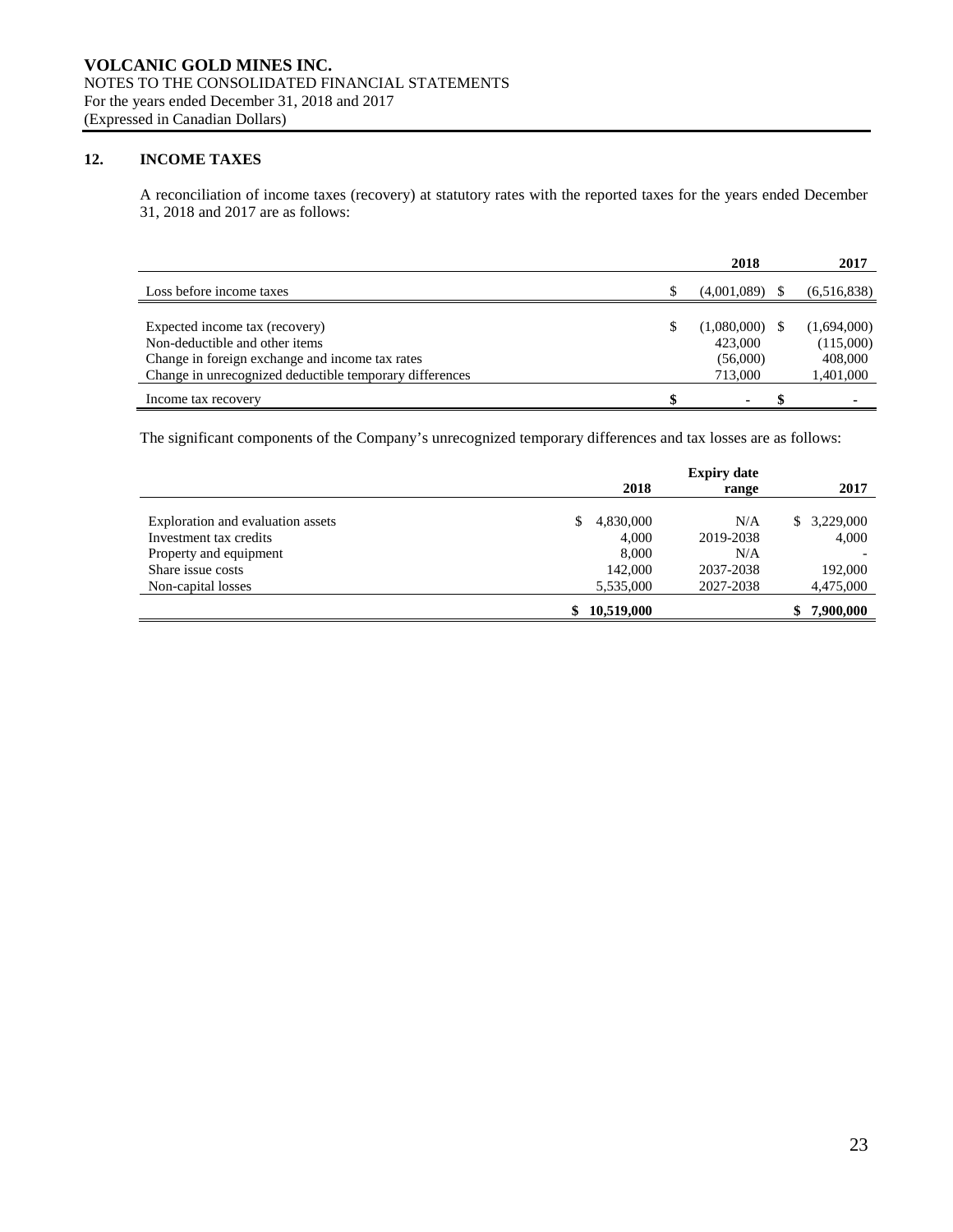# **13. SEGMENT INFORMATION**

Operating segments are defined as components of an enterprise about which separate financial information is available that is evaluated regularly by the chief operating decision maker, or decision-making group, in deciding how to allocate resources and in assessing performance. All of the Company's operations are within the mining sector relating to precious metals exploration. Due to the geographic and political diversity, the Company's exploration operations are decentralized whereby exploration managers are responsible for business results and regional corporate offices provide support to the exploration programs in addressing local and regional issues. The Company's operations are therefore segmented on a district basis. The Company's assets are located in Canada and the Republic of Guinea.

Details of identifiable assets by geographic segments are as follows:

#### **Year ended December 31, 2018**

|                                        | Canada |                          | Guinea      |  | <b>Ivory Coast</b> |  | <b>Consolidated</b> |  |
|----------------------------------------|--------|--------------------------|-------------|--|--------------------|--|---------------------|--|
| Exploration expenditures               | S.     |                          | 464.154     |  | 167.798            |  | 631,952             |  |
| Mineral property costs written off     |        | -                        | 2,605,605   |  | 65.928             |  | 2,671,533           |  |
| Deferred acquisition costs written off |        | $\overline{\phantom{0}}$ | 43.569      |  | -                  |  | 43.569              |  |
| Net loss                               |        | (611, 863)               | (3,155,500) |  | (233, 726)         |  | (4,001,089)         |  |
| Capital expenditures*                  |        | 2.590                    |             |  | 65.928             |  | 68,518              |  |

#### **Year ended December 31, 2017**

|                                        | Canada                   | <b>Consolidated</b> |             |  |  |
|----------------------------------------|--------------------------|---------------------|-------------|--|--|
| Exploration expenditures               | \$                       | 2,825,047           | 2,825,047   |  |  |
| Deferred acquisition costs written off | $\overline{\phantom{a}}$ | 693.337             | 693,337     |  |  |
| Net loss                               | (3,716,666)              | (2,800,172)         | (6,516,838) |  |  |
| Capital expenditures*                  | 6.978                    | 2,057,217           | 2,064,195   |  |  |

\*Capital expenditures consists of additions of property and equipment, mineral property acquisition costs, and deferred acquisition costs

#### **As at December 31, 2018**

|                          | Canada | Guinea  | <b>Consolidated</b>      |         |
|--------------------------|--------|---------|--------------------------|---------|
| Total current assets     |        | 100.206 | \$<br>-                  | 100,206 |
| Total non-current assets |        | 67.353  | $\overline{\phantom{0}}$ | 67,353  |
| <b>Total assets</b>      |        | 167.559 | $\blacksquare$           | 167,559 |
| <b>Total liabilities</b> |        | 392,423 |                          | 392,423 |

#### **As at December 31, 2017**

|                          | Canada          |    | Guinea    |    | Consolidated |
|--------------------------|-----------------|----|-----------|----|--------------|
| Total current assets     | \$<br>1.228.580 |    | 3.087     | \$ | 1,231,667    |
| Total non-current assets | 66.931          |    | 2,660,618 |    | 2,727,549    |
| <b>Total assets</b>      | \$<br>1.295.511 | S  | 2,663,705 | \$ | 3,959,216    |
| <b>Total liabilities</b> | \$<br>182.991   | \$ | ٠         | S  | 182.991      |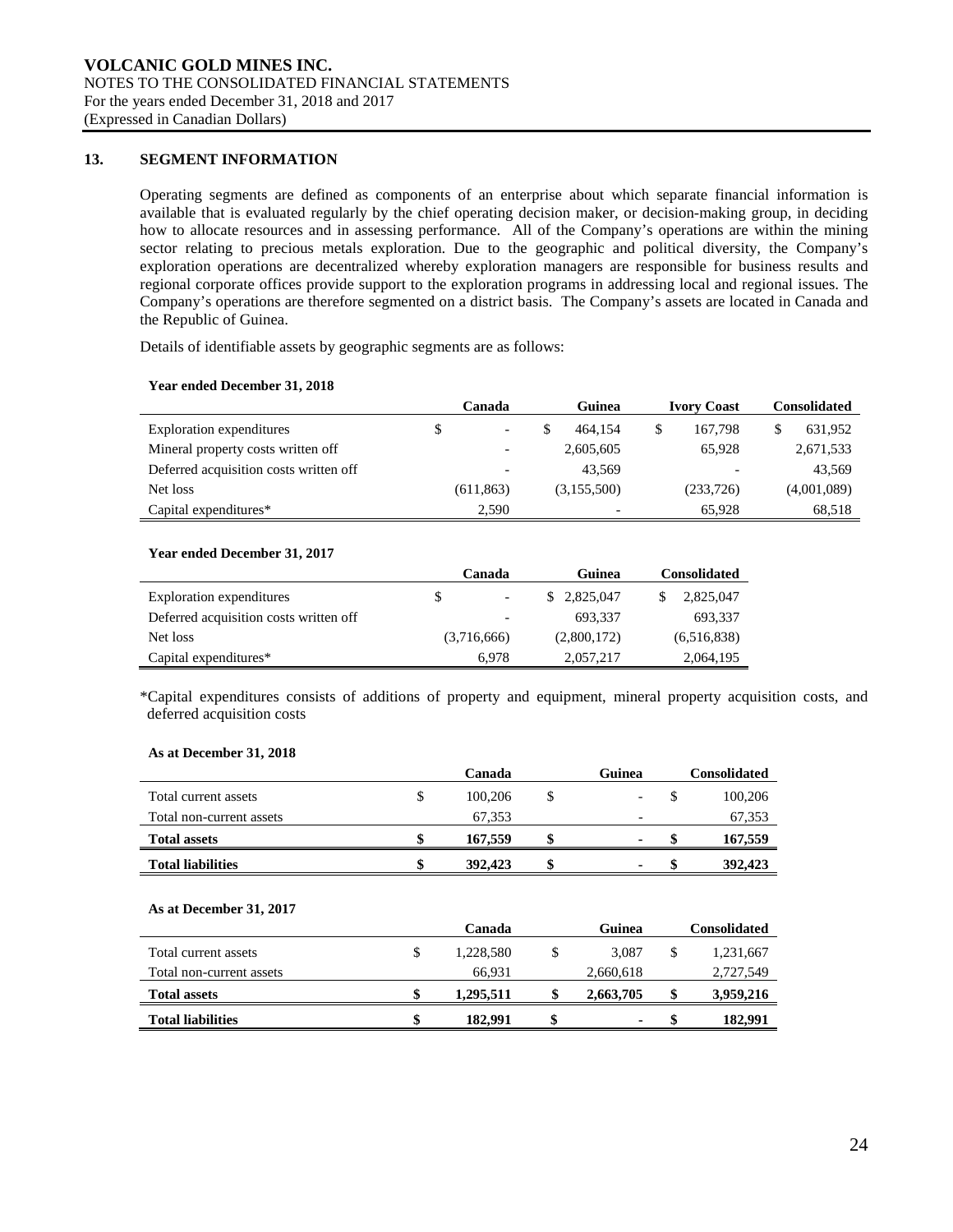# **14. FINANCIAL AND CAPITAL RISK MANAGEMENT**

Financial assets and liabilities are classified in the in the fair value hierarchy according to the lowest level of input that is significant to the fair value measurement. Assessment of the significant of a particular input to the fair value measurement requires judgement and may affect placement within the fair value hierarchy levels. The hierarchy is as follows:

- Level 1: quoted prices (unadjusted) in active markets for identical assets or liabilities.
- Level 2: inputs other than quotes prices included in Level 1 that are observable for the asset or liability, either directly (i.e., as prices) or indirectly (i.e., derived from prices).
- Level 3: inputs for the asset or liability that are not based on observable market data (unobservable inputs).

The carrying value of receivables and accounts payable and accrued liabilities approximates fair value due to the short term nature of the financial instruments. Cash is valued at a level 1 fair value measurement and is classified as fair value through profit or loss. Receivables and long-term deposits are classified as amortized cost. Accounts payable and accrued liabilities are classified as amortized cost.

#### **Risk management**

The Company is exposed to varying degrees to a variety of financial instrument related risks:

#### *Credit risk*

Credit risk is the risk of an unexpected loss if a customer or third party to a financial instrument fails to meet its contractual obligations.

The Company's cash is held at large Canadian financial institution in interest bearing accounts. The Company has no investment in asset backed commercial paper.

#### *Liquidity risk*

Liquidity risk is the risk that the Company will not be able to meet its financial obligations as they fall due.

The Company manages liquidity risk through its capital management as outlined below. Accounts payable and accrued liabilities are due within one year.

#### *Market risk*

Market risk is the risk of loss that may arise from changes in market factors such as interest rates, foreign exchange rates, and commodity and equity prices.

a) Interest rate risk

The Company's exposure to interest rate risk arises from the interest rate impact on cash. The Company's practice has been to invest cash at floating rates of interest, in order to maintain liquidity, while achieving a satisfactory return for shareholders. There is minimal risk that the Company would recognize any loss as a result of a decrease in the fair value of any guaranteed bank investment certificates included in cash as they are generally held with large financial institutions. As at December 31, 2018, the Company is not exposed to significant interest rate risk.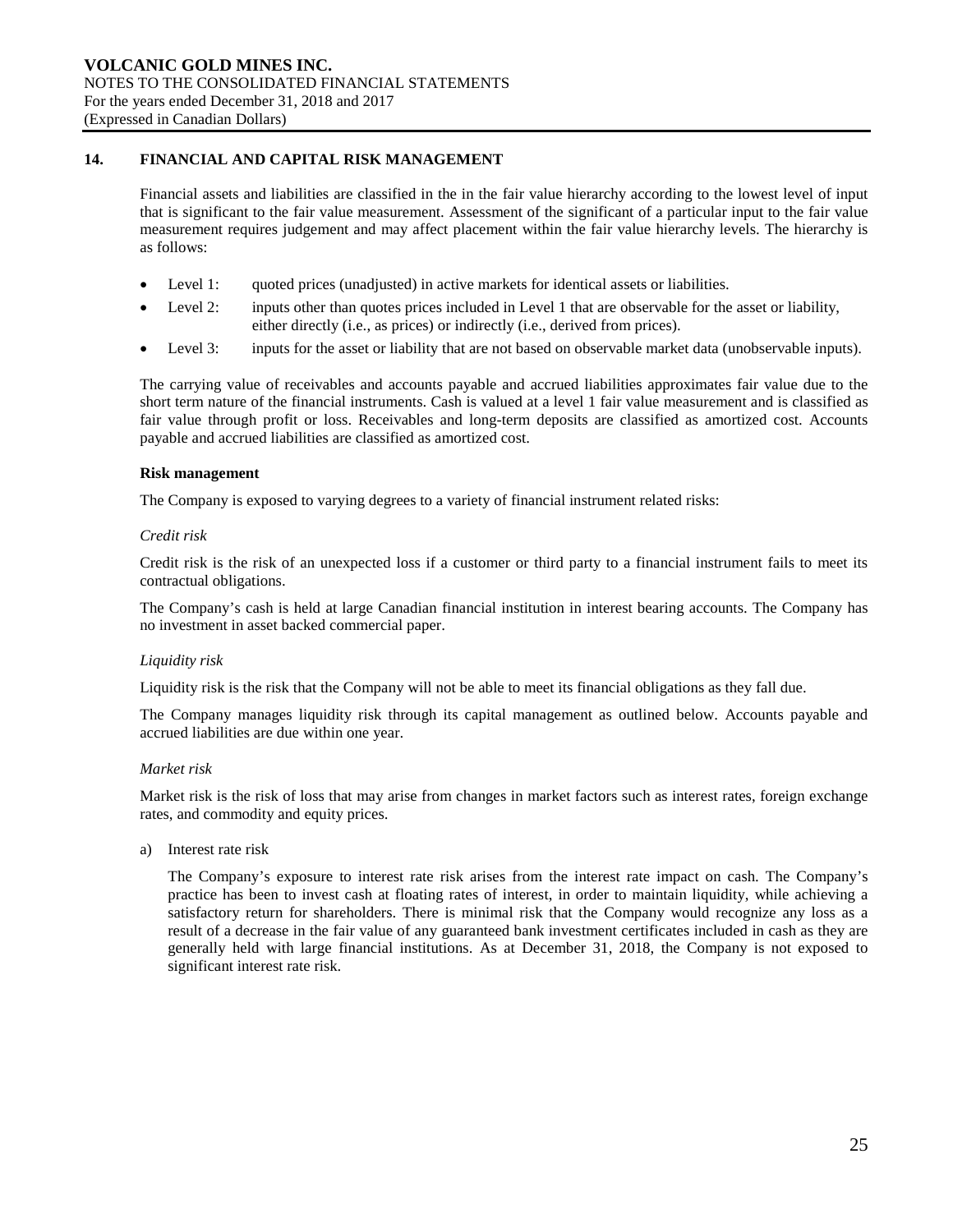# **14. FINANCIAL AND CAPITAL RISK MANAGEMENT** (cont'd...)

*Market risk* (cont'd...)

b) Foreign currency risk

The Company is exposed to financial risk related to the fluctuation of foreign currency rates. The Company operates in Canada and the Republic of Guinea. A substantial portion of the Company's expenses are incurred in US dollars. A significant change in the currency exchange rate between the Canadian dollar relative to the US dollar could have an effect on the Company's results of operations, financial position or cash flows. The Company has not hedged its exposure to currency fluctuations. As at December 31, 2018 and 2017, the Company is exposed to currency risk through the following financial assets and liabilities denominated in currencies other than the Canadian dollar:

| As at December 31,                       | 2018                                     |            |    | 2017                                      |                                            |       |  |
|------------------------------------------|------------------------------------------|------------|----|-------------------------------------------|--------------------------------------------|-------|--|
|                                          | <b>US Dollars</b><br>(CDN<br>equivalent) |            |    | <b>US Dollars</b><br>(CDN)<br>equivalent) | <b>Guinea Franc</b><br>(CDN<br>equivalent) |       |  |
| Cash                                     | \$                                       | 5,308      | \$ | 20,134                                    | \$                                         |       |  |
| Amounts receivable                       |                                          | -          |    |                                           |                                            | 2,638 |  |
| Accounts payable and accrued liabilities |                                          | (107, 515) |    | (56,997)                                  |                                            |       |  |
| Net exposure                             |                                          | (102, 207) |    | (36, 863)                                 | \$                                         | 2,638 |  |

Based on the above net exposure as at December 31, 2018, and assuming all other variables remain constant, a 10% depreciation or appreciation of the Canadian dollar against the US dollar would result in an increase/decrease of approximately \$10,200 in the Company's net loss and comprehensive loss for the year ended December 31, 2018 (2017: \$3,400).

c) Price risk

The Company is exposed to price risk with respect to commodity prices, particularly gold. The Company closely monitors commodity prices to determine the appropriate course of action to be taken by the Company.

# **15. CAPITAL MANAGEMENT**

The Company's objectives when managing capital are to safeguard the Company's ability to continue as a going concern in order to pursue acquisition, exploration and development of mineral properties and to maintain a flexible capital structure which optimizes the costs of capital at an acceptable risk. In the management of capital, the Company includes its components of shareholders' equity.

The Company manages the capital structure and makes adjustments to it in light of changes in economic conditions and the risk characteristics of the underlying assets. To maintain or adjust the capital structure, the Company may attempt to issue new shares, issue debt, acquire or dispose of assets or adjust the amount of cash.

The Company currently is not subject to externally imposed capital requirements. There were no changes in the Company's approach to capital management.

The Company does not expect its capital resources as of December 31, 2018 to be sufficient to cover its corporate operating costs and carry out exploration activities for the next twelve months. As such, the Company raised capital of \$375,000 subsequent to December 31, 2018 (Note 17) to cover its corporate operating costs and will seek to raise additional capital and believes it will be able to do so, but recognizes the uncertainty attached thereto.